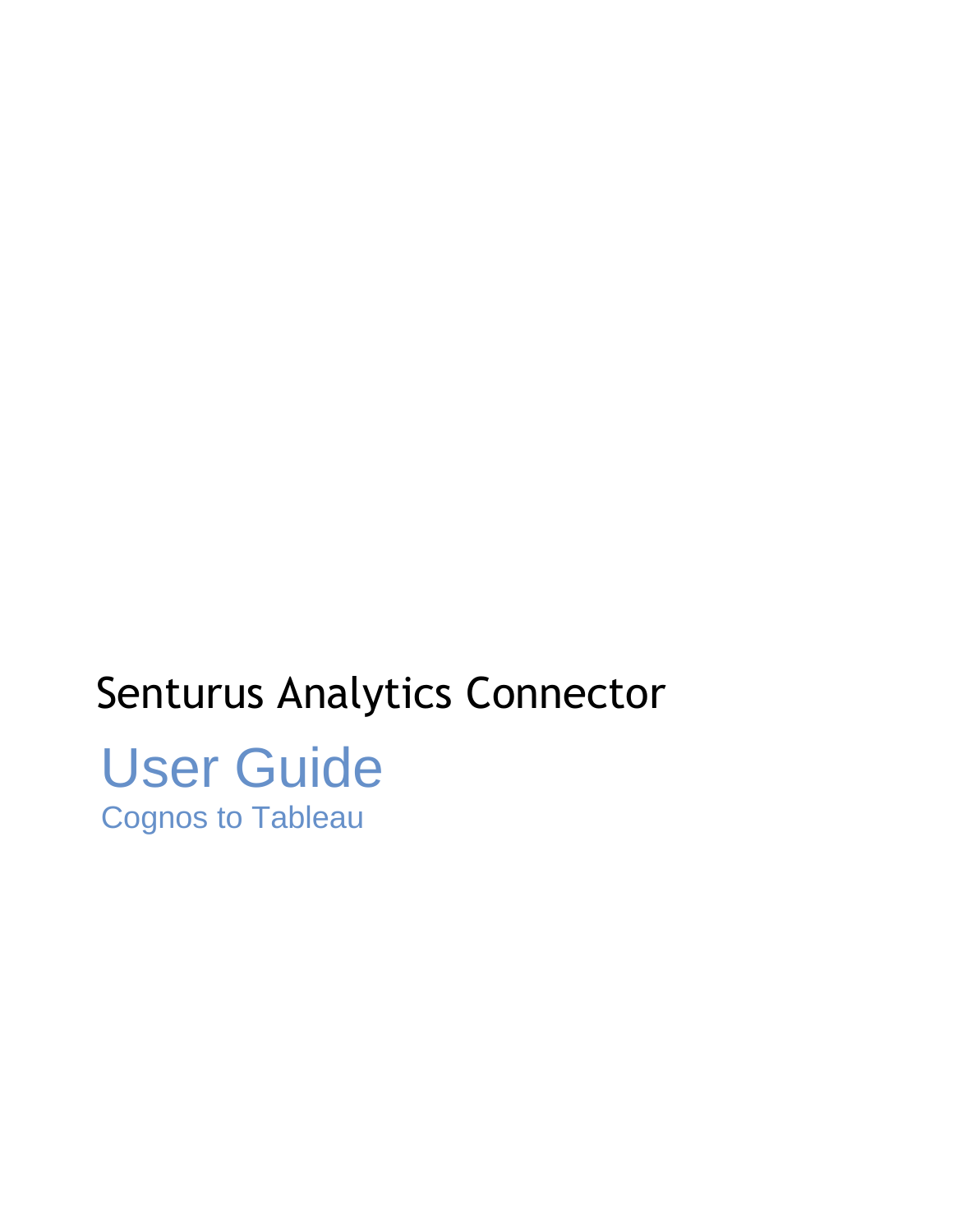# **Contents**

| <b>Overview</b>                             | 3              |
|---------------------------------------------|----------------|
| <b>Connecting to Cognos from Tableau</b>    | 4              |
| SQL Server Connection vs ODBC               | $\overline{4}$ |
| Use Microsoft SQL Server Connection         | 6              |
| Use ODBC Connection                         | 8              |
| <b>Create Data Source</b>                   | 10             |
| Mapping from Cognos to Database Schema      | 11             |
| Link Columns and Dummy Joins                | 12             |
| Custom Joins                                | 12             |
| Relationships                               | 13             |
| Custom SQL                                  | 13             |
| Live vs. Extract                            | 14             |
| <b>Data Source Best Practices</b>           | 14             |
| Warning When Switching from Data Source Tab | 16             |
| <b>Parameterized Tables and Reports</b>     | 17             |
| Working with Parameterized Tables           | 17             |
| Working with Reports                        | 20             |
| <b>Function Syntax</b>                      | 23             |
| <b>FAQs</b>                                 | 26             |
| <b>CONTACT US</b>                           | 27             |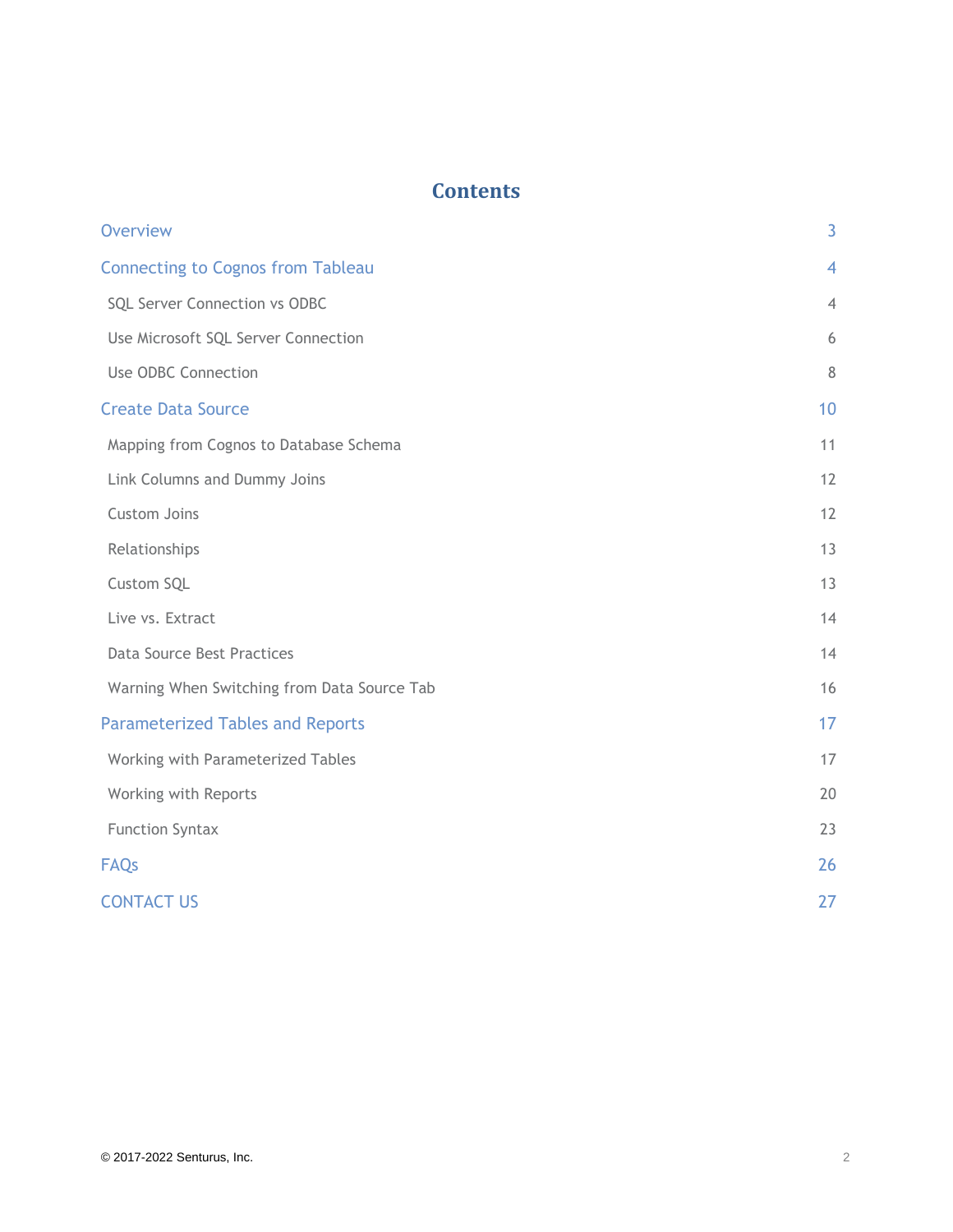# <span id="page-2-0"></span>**Overview**

This guide describes how the Senturus Analytics Connector is used from Tableau after it has been installed and configured.

Please refer to the Installation and Configuration Guide for instructions on installing and configuring the Analytics Connector.

The Analytics Connector has been tested against different versions of Tableau, including both Tableau Desktop and Tableau Server on Windows from version 9.3.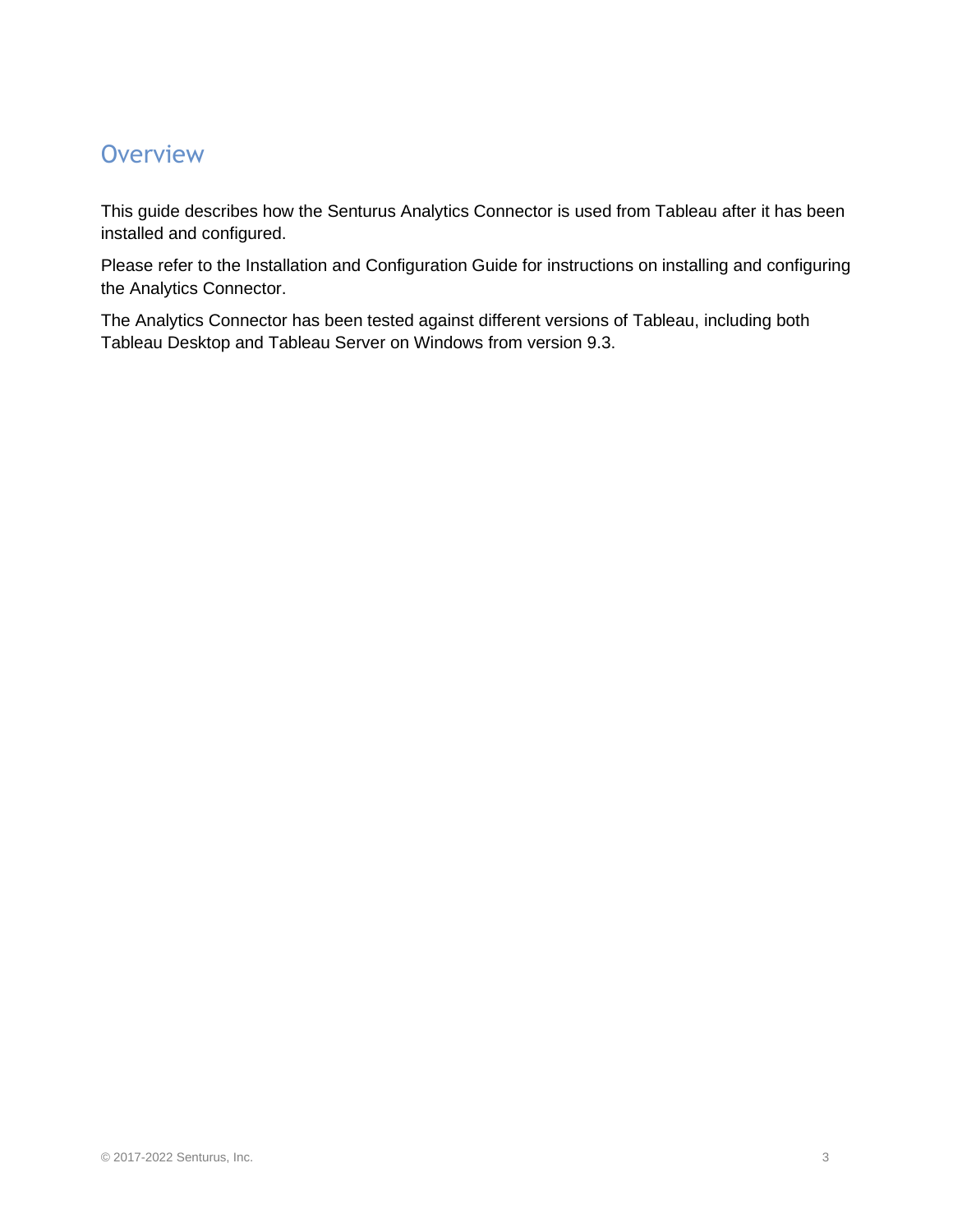# <span id="page-3-0"></span>Connecting to Cognos from Tableau

You can use either "Microsoft SQL Server" or "Other Database (ODBC)" (via Senturus Analytics Connector ODBC client) connection to connect Tableau to Analytics Connector server.

| ※ Tableau - Book1           |                                  |                                    |                                         |              |
|-----------------------------|----------------------------------|------------------------------------|-----------------------------------------|--------------|
| Data Server Help<br>File    |                                  |                                    |                                         |              |
| ₩                           |                                  |                                    |                                         |              |
|                             | $O$ Search                       |                                    |                                         |              |
| Connect                     | <b>Installed Connectors (77)</b> | <b>Google Analytics</b>            | <b>Oracle Eloqua</b>                    | Add          |
| Search for Data             | <b>Actian Matrix</b>             | <b>Google BigQuery</b>             | <b>Oracle Essbase</b>                   | Actia        |
| <b>Tableau Server</b>       | <b>Actian Vector</b>             | <b>Google Cloud SOL</b>            | <b>Pivotal Greenplum Database</b>       | <b>Altin</b> |
|                             | Alibaba AnalyticDB for MySQL     | <b>Google Drive</b>                | <b>PostgreSQL</b>                       | <b>Altin</b> |
| To a File                   | Alibaba Data Lake Analytics      | <b>Google Sheets</b>               | Presto                                  | Deno<br>Tech |
|                             | Alibaba MaxCompute               | <b>Hortonworks Hadoop Hive</b>     | <b>Progress OpenEdge</b>                | Inco         |
| <b>Microsoft Excel</b>      | <b>Amazon Athena</b>             | <b>IBM BigInsights</b>             | <b>Qubole Presto</b>                    | Jeth         |
| <b>Text file</b>            | <b>Amazon Aurora for MySQL</b>   | <b>IBM DB2</b>                     | <b>Salesforce</b>                       | Kylig        |
| <b>JSON</b> file            | <b>Amazon EMR Hadoop Hive</b>    | <b>IBM PDA (Netezza)</b>           | <b>Salesforce CDP</b>                   | Marl         |
| <b>Microsoft Access</b>     | <b>Amazon Redshift</b>           | Impala                             | <b>SAP HANA</b>                         | Ocie         |
| PDF file                    | <b>Anaplan</b>                   | <b>Intuit QuickBooks Online</b>    | <b>SAP NetWeaver Business Warehouse</b> | Orac         |
| Spatial file                | <b>Apache Drill</b>              | Kognitio                           | <b>SAP Sybase ASE</b>                   | Pala         |
| <b>Statistical file</b>     | <b>Aster Database</b>            | <b>Kyvos</b>                       | <b>SAP Sybase IO</b>                    | Qub          |
| More                        | Azure Data Lake Storage Gen2     | <b>LinkedIn Sales Navigator</b>    | <b>ServiceNow ITSM</b>                  | <b>SAP</b>   |
|                             | <b>Azure SQL Database</b>        | <b>MapR Hadoop Hive</b>            | <b>SharePoint Lists</b>                 | SOre         |
| To a Server                 | <b>Azure Synapse Analytics</b>   | <b>MariaDB</b>                     | <b>SingleStore</b>                      | Star         |
| Other Databases (ODBC)      | <b>Box</b>                       | <b>Marketo</b>                     | <b>Snowflake</b>                        | Strai        |
| Azure SOL Database          | <b>Cloudera Hadoop</b>           | <b>MarkLogic</b>                   | <b>Spark SQL</b>                        | Yello        |
| Microsoft Analysis Services | <b>Databricks</b>                | <b>Microsoft Analysis Services</b> | <b>Splunk</b>                           |              |
| Microsoft SQL Server        | Datorama                         | <b>Microsoft PowerPivot</b>        | <b>Teradata</b>                         |              |
| More                        | <b>Denodo</b><br>$\mathcal{P}$   | <b>Microsoft SQL Server</b>        | <b>Teradata OLAP Connector</b>          |              |
|                             | <b>Dremio</b>                    | <b>MonetDB</b>                     | <b>TIBCO Data Virtualization</b>        |              |
| Saved Data Sources          | <b>Dropbox</b>                   | <b>MongoDB BI Connector</b>        | Vertica                                 |              |
|                             | <b>Esri ArcGIS Server</b>        | <b>MySOL</b>                       | <b>Web Data Connector</b>               |              |
| Sample - Superstore         | <b>Exasol</b>                    | <b>OData</b>                       |                                         |              |
| <b>World Indicators</b>     | <b>Firebird 3</b>                | <b>OneDrive</b>                    | <b>Other Databases (JDBC)</b>           |              |
|                             | <b>Google Ads</b>                | Oracle                             | <b>Other Databases (ODBC)</b>           |              |

## <span id="page-3-1"></span>SQL Server Connection vs ODBC

Starting from version 5.0.8, you can connect from Tableau Desktop, Tableau Server and Tableau Bridge to Analytics Connector server via SQL Server connection.

If you have old workbooks and/or server-side data sources, you may still use ODBC connections, all your old workbooks and data sources will continue working. And you can still use ODBC connection in new workbooks if you wish.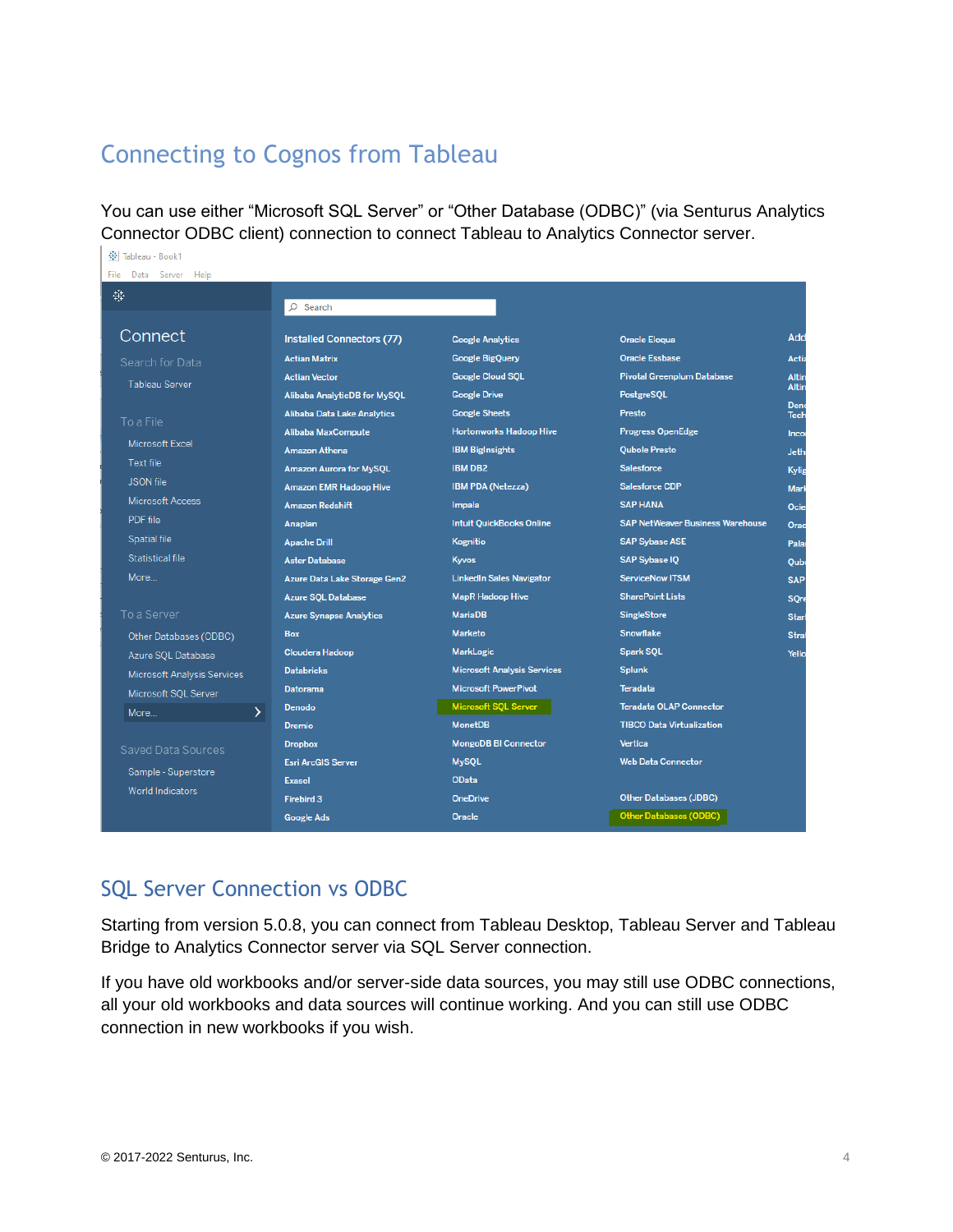Comparing to ODBC connection, using SQL Server connection gives you following advantages:

- 1. No need to install Analytics Connector ODBC client<sup>1</sup>.
- 2. Use Windows authentication from Tableau Desktop/Server to Analytics Connector server to Cognos.<sup>2</sup>

To use custom Data Connector, you need to install Senturus Analytics Connector ODBC client on the computer where Tableau Desktop and/or Tableau Server will be making connection from. The latest ODBC client can be found at [Senturus Analytics Connector -](https://www.senturus.net/connector-download/) Customer Resources.<sup>3</sup>

Senturus Analytics Connector ODBC client is a customized PostgreSQL ODBC driver<sup>4</sup>, that provides several new features, for example you can select database name from a drop-down list.

<sup>1</sup> You still need to install SQL Server Native Client 11 or above on your client computer.

<sup>2</sup> Both Tableau Desktop/Server and Cognos server must be secured by the same Active Directory service and additional configuration is needed to enable Windows authentication. Please refer to Senturus Analytics Connector Server Installation and Configuration guide for more information.

<sup>3</sup> ODBC client is automatically installed when you are installing Senturus Analytics Connector server. So, you don't have to install ODBC client separately on the same computer.

<sup>4</sup> Tableau installer comes with its own PostgreSQL ODBC driver, but that driver is an older version that is not compatible Senturus Analytics Connector server.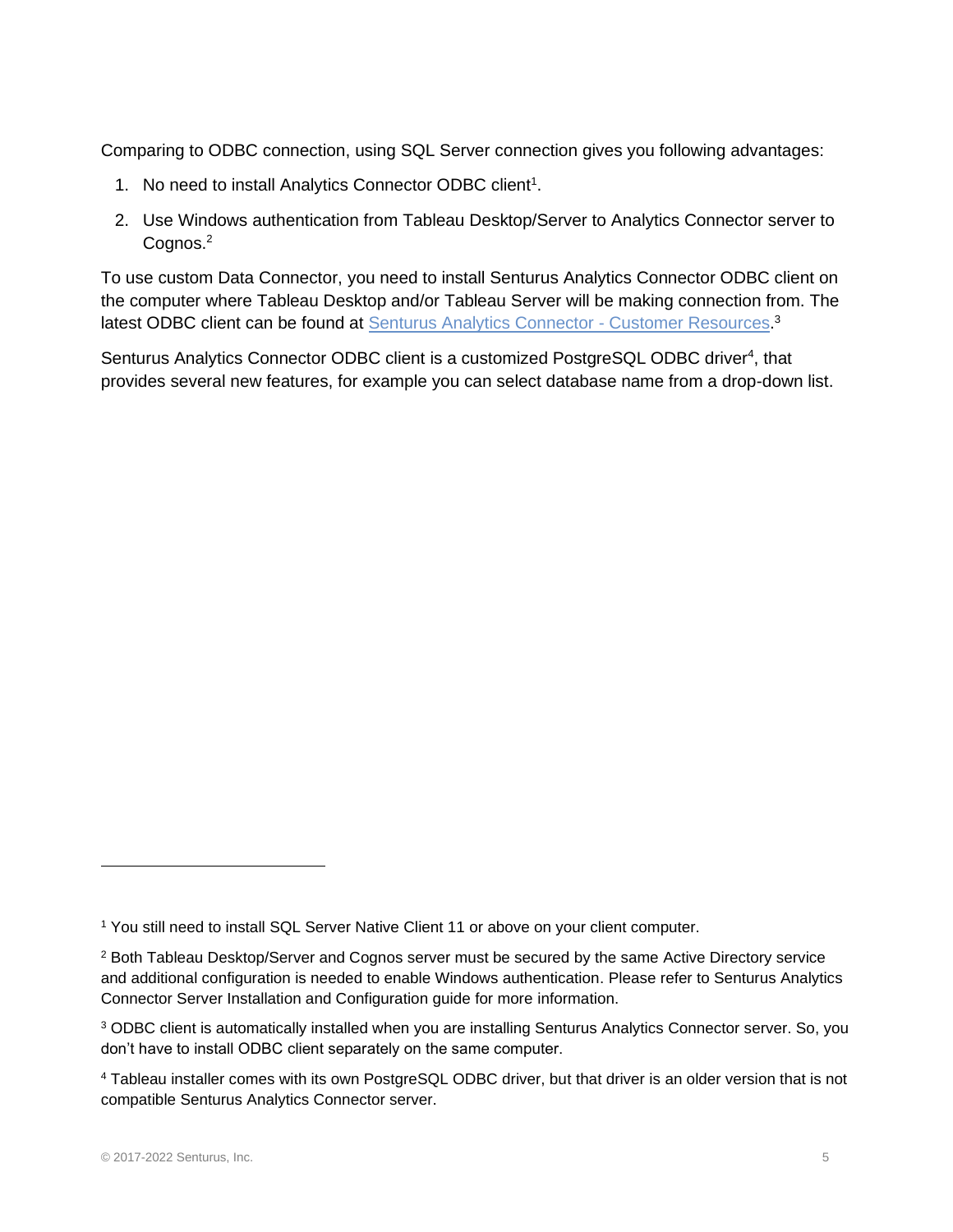# <span id="page-5-0"></span>Use Microsoft SQL Server Connection<sup>5</sup>

To begin, select the **More…** option under **To a Server**, then select **Microsoft SQL Server**.

| Microsoft SQL Server                                   | $\times$ |
|--------------------------------------------------------|----------|
| General<br><b>Initial SQL</b>                          |          |
| Server<br>win03.example.com                            |          |
| Database<br>GO (query)                                 |          |
| Authentication<br>Use a specific username and password |          |
| Username<br>cognos                                     |          |
| Password<br>Optional                                   |          |
| Require SSL                                            |          |
| Read uncommitted data                                  |          |
| Sign In                                                |          |

Above is a Microsoft SQL Server connection dialog. You need to provide following information:

- 1. The Analytics Connector server (not Cognos server) name or IP.
- 2. Optionally, type in the user-friendly database name that maps a Cognos package or data module.
- 3. Select either windows or user/password authentication and provide username (Cognos username) and password as needed.
- 4. If your Analytics Connector Server is SSL secured, you can optionally check "Require SSL" box.

<sup>5</sup> Make sure you have installed SQL Server Native Client 11 or above in order to use SQL database connection. The download can be found here: [https://www.microsoft.com/en](https://www.microsoft.com/en-us/download/details.aspx?id=50402)[us/download/details.aspx?id=50402](https://www.microsoft.com/en-us/download/details.aspx?id=50402)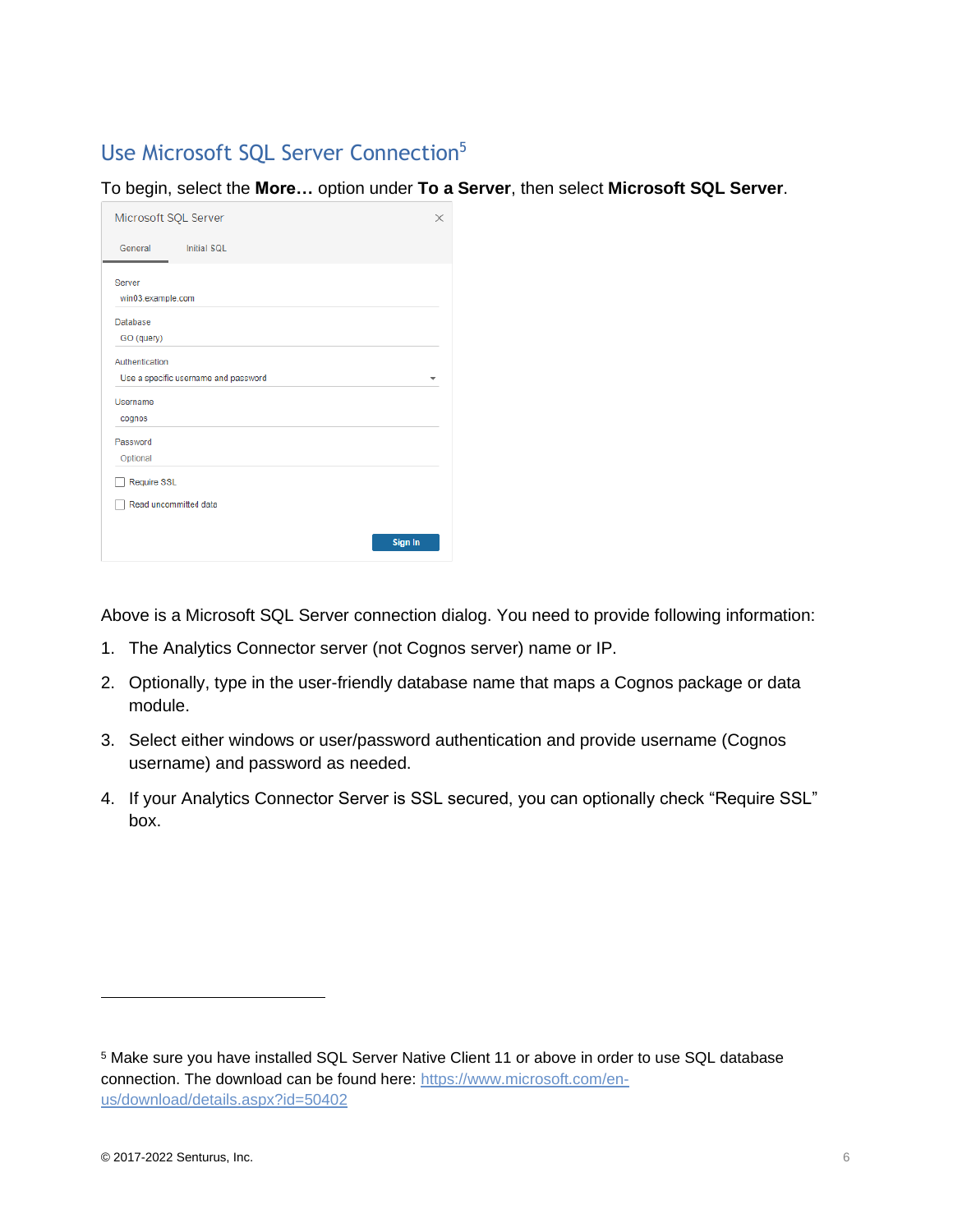After clicking on "Sign in" button, Tableau will connect to Analytics Connector Server and bring back Cognos objects and represent them as tables, as below.

| $\leftarrow$ $\rightarrow$ $\Box$ $\odot$     |     |
|-----------------------------------------------|-----|
| Connections                                   | Add |
| win03.example.com<br>Microsoft SQL Server     |     |
| Database                                      |     |
| GO (query)                                    |     |
| Table                                         | Ω   |
| 用 Assigned staff (GO.Assigned staff)          |     |
| Branch (GO.Branch)<br>囲                       |     |
| <b>III</b> CALCULATIONS (GO.CALCULATIONS)     |     |
| 用 Inventory (GO.Inventory)                    |     |
| 用 Order (GO.Order)                            |     |
| Order method (GO.Order method)<br>囲           |     |
| 用 Product brand (GO.Product brand)            |     |
| Product forecast (GO.Product forecast)<br>囲   |     |
| 囲<br>Products (GO.Products)                   |     |
| 囲<br>Retailer type (GO.Retailer type)         |     |
| Retailers (GO.Retailers)<br>囲                 |     |
| 囲<br>Return reason (GO.Return reason)         |     |
| Returned items (GO.Returned items)            |     |
| 用 Sales (GO.Sales)                            |     |
| 用 Sales staff (GO.Sales staff)                |     |
| 田 Sales target (GO.Sales target)              |     |
| Time (close date) (GO.Time (close date))<br>囲 |     |
| Time (GO.Time)<br>囲                           |     |
| 翩<br>Time (ship date) (GO.Time (ship date))   |     |
| 用 User (GO.User)                              |     |
| New Custom SQL                                |     |
| $\boxplus$ New Union                          |     |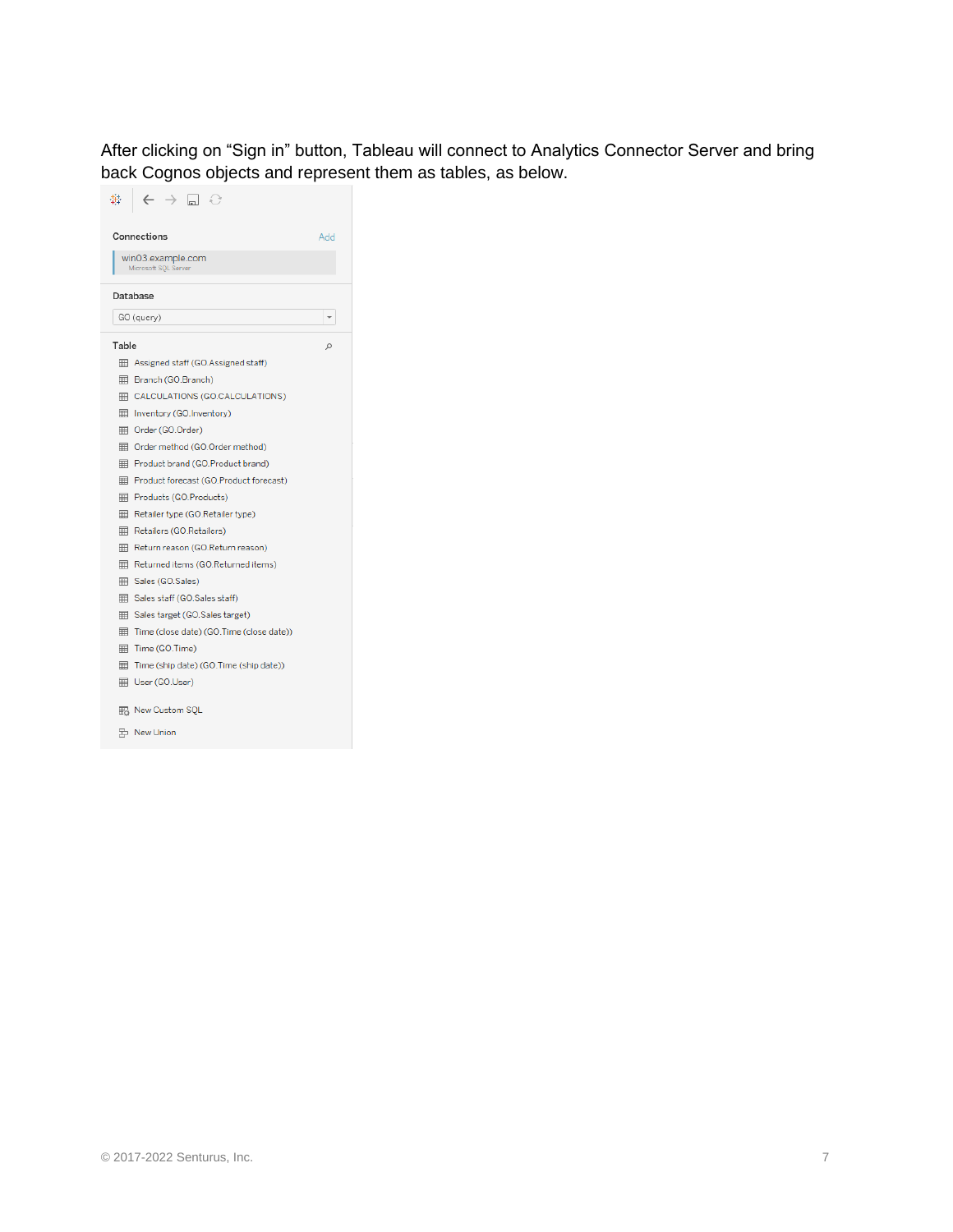# <span id="page-7-0"></span>Use ODBC Connection

To begin, select the **More…** option under **To a Server**, then select **Other Databases (ODBC)**.

Select the radio button next to **Driver,** select *Senturus Analytics Connector* from the list, then click **Connect**.

|                    | Other Databases (ODBC)                                                                                                                                                                 |
|--------------------|----------------------------------------------------------------------------------------------------------------------------------------------------------------------------------------|
| Connect Using      |                                                                                                                                                                                        |
| on Tableau Server. | Generic ODBC requires additional configuration for publishing to succeed, Select DSN (data<br>source name) for cross-platform portability. A DSN with the same name must be configured |
| DSN:               | $\overline{\phantom{a}}$                                                                                                                                                               |
| (.) Driver:        | Senturus Analytics Connector<br>٠                                                                                                                                                      |
|                    | Connect                                                                                                                                                                                |

**Enter** Analytics Connector server name or IP, Port number, User Name and Password.

Click **Load** to load a list of configured databases the user has access to on the specified server. Select a Database from the loaded list, then click **OK**.

| Senturus Analytics Connector<br>×<br>Please supply any missing information required to connect.<br>Port: 5432<br>Server: localhost<br>SSL Mode: disable<br>Command Timeout:<br>$\checkmark$ |
|---------------------------------------------------------------------------------------------------------------------------------------------------------------------------------------------|
|                                                                                                                                                                                             |
|                                                                                                                                                                                             |
|                                                                                                                                                                                             |
|                                                                                                                                                                                             |
|                                                                                                                                                                                             |
| User Name:<br>Password:<br>cognos                                                                                                                                                           |
|                                                                                                                                                                                             |
| Database: GO (query)<br>Load<br>$\checkmark$                                                                                                                                                |
|                                                                                                                                                                                             |
| <b>OK</b><br>Cancel                                                                                                                                                                         |

Click **Sign In** to complete the connection. You will then see the Tableau Data Source tab for this connection.

| <b>Connection Attributes</b> |                                                                                                                                                                                                                                                                                                                                                                                                                                                                                  |
|------------------------------|----------------------------------------------------------------------------------------------------------------------------------------------------------------------------------------------------------------------------------------------------------------------------------------------------------------------------------------------------------------------------------------------------------------------------------------------------------------------------------|
| Server:                      | localhost<br>Port:<br>5432                                                                                                                                                                                                                                                                                                                                                                                                                                                       |
| Database:                    | GO Sales (query)                                                                                                                                                                                                                                                                                                                                                                                                                                                                 |
| Lisername:                   | administrator                                                                                                                                                                                                                                                                                                                                                                                                                                                                    |
| Password:                    |                                                                                                                                                                                                                                                                                                                                                                                                                                                                                  |
| <b>String Extras:</b>        | SSLmode=disable:ReadOnly=0:Protocol=7.4:FakeOidIndex=0:Sh<br>owOidColumn=0:RowVersioning=0:ShowSystemTables=0:Fetch=<br>100;UnknownSizes=0;MaxVarcharSize=255;MaxLongVarcharSize<br>=8190;Debug=0;CommLog=0;UseDeclareFetch=0;TextAsLongVa<br>rchar = 1;UnknownsAsLongVarchar = 0;BoolsAsChar = 1;Parse = 0;Ex<br>traSysTablePrefixes=;LFConversion=1;UpdatableCursors=1;True<br>IsMinus1=0;BI=0;ByteaAsLongVarBinary=1;UseServerSidePrepar<br>e=1:LowerCaseIdentifier=0:XaOpt=1 |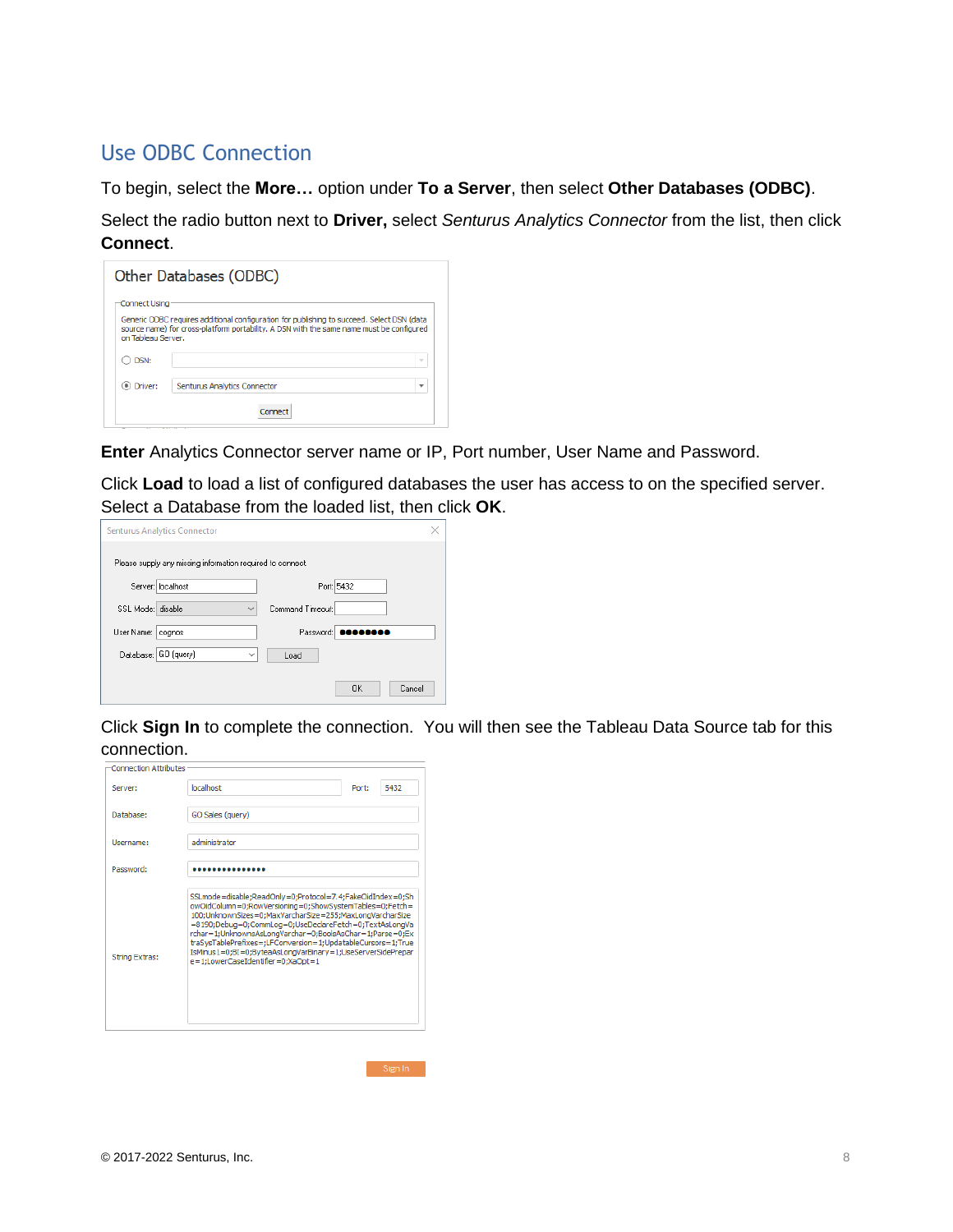Tableau will connect to Analytics Connector Server and bring back Cognos objects and represent them as tables, as below.

|        | $\rightarrow$ $\Box$ $\odot$         |                                                      |                                                               |     |
|--------|--------------------------------------|------------------------------------------------------|---------------------------------------------------------------|-----|
|        | Connections                          |                                                      |                                                               | Add |
|        | localhost<br>Other Databases (ODBC)  |                                                      |                                                               |     |
|        | Database                             |                                                      |                                                               |     |
|        | GO Sales (query)                     |                                                      |                                                               |     |
| Schema |                                      |                                                      |                                                               |     |
|        | Sales (guery)                        |                                                      |                                                               | ٠   |
| Table  |                                      |                                                      |                                                               |     |
|        | Enter table name                     |                                                      |                                                               | 오빠  |
|        | (•) Exact                            | ◯ Contains                                           | ◯ Starts with                                                 |     |
| 用      | Branch (Sales (query). Branch)       |                                                      |                                                               |     |
| 翢      |                                      | CALCULATIONS (Sales (query).CALCULATIONS)            |                                                               |     |
| 用      | Order (Sales (query).Order)          |                                                      |                                                               |     |
| 用      |                                      | Order method (Sales (query). Order method)           |                                                               |     |
| 用      |                                      |                                                      | Parameterized Products (Sales (query).Parameterized Products) |     |
| 囲      |                                      |                                                      | Parameterized Products 2 (Salry). Parameterized Products 2)   |     |
| 囲      | Products (Sales (query).Products)    |                                                      |                                                               |     |
| 囲      |                                      | Retailer type (Sales (query). Retailer type)         |                                                               |     |
| 用      | Retailers (Sales (query). Retailers) |                                                      |                                                               |     |
| 囲      | Sales (Sales (query). Sales)         |                                                      |                                                               |     |
| 用      |                                      | Sales staff (Sales (query). Sales staff)             |                                                               |     |
| 翢      |                                      | Time (close date) (Sales (query). Time (close date)) |                                                               |     |
| 翩      | Time (Sales (query). Time)           |                                                      |                                                               |     |
| 翩      |                                      | Time (ship date) (Sales (query). Time (ship date))   |                                                               |     |
| 用      | User (Sales (query).User)            |                                                      |                                                               |     |
|        | New Custom SQL                       |                                                      |                                                               |     |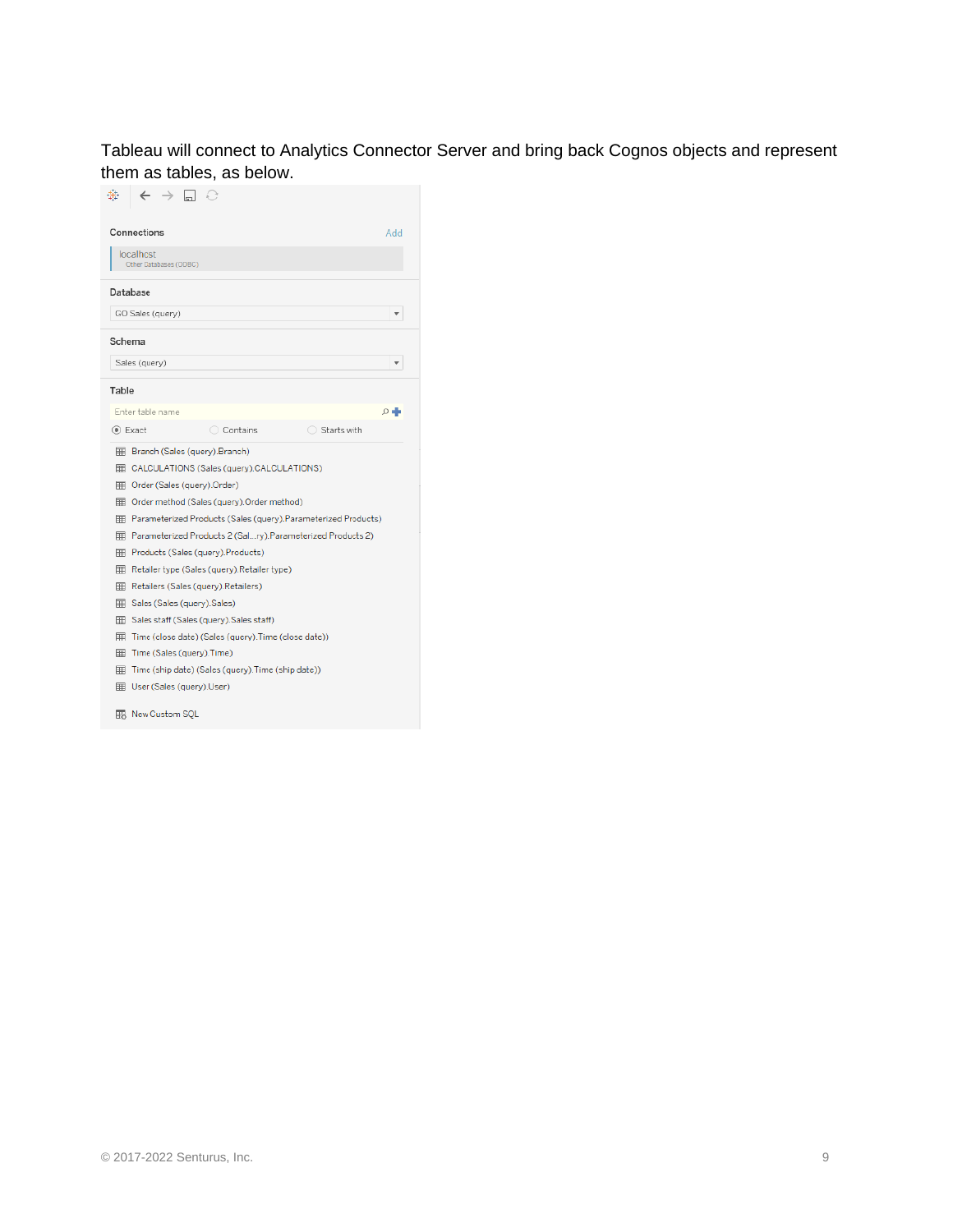# <span id="page-9-0"></span>Create Data Source

After connecting successfully, the database, schema and tables will show on the **Data Source** tab.

The full list of schemas and tables appears in the **Table** section. To filter the list, type letters of your desired schemas/tables into the search field.

| Schema                                             |      |  |
|----------------------------------------------------|------|--|
| Sales (query)                                      |      |  |
| Table                                              |      |  |
| Enter table name                                   | o de |  |
| $\circ$ Exact $\circ$ Contains $\circ$ Starts with |      |  |

If you are using version 2020.2 or newer, Tableau Desktop will create a logical table when you add a database table to the canvas and will let you define relationships between logical tables. But in most cases, you want to define dummy joins in Tableau so that you can use Cognos built-in relationships. Click on the drown down array and select "Open…"

<sup>O</sup> Sales (Sales (query). Sales) (G

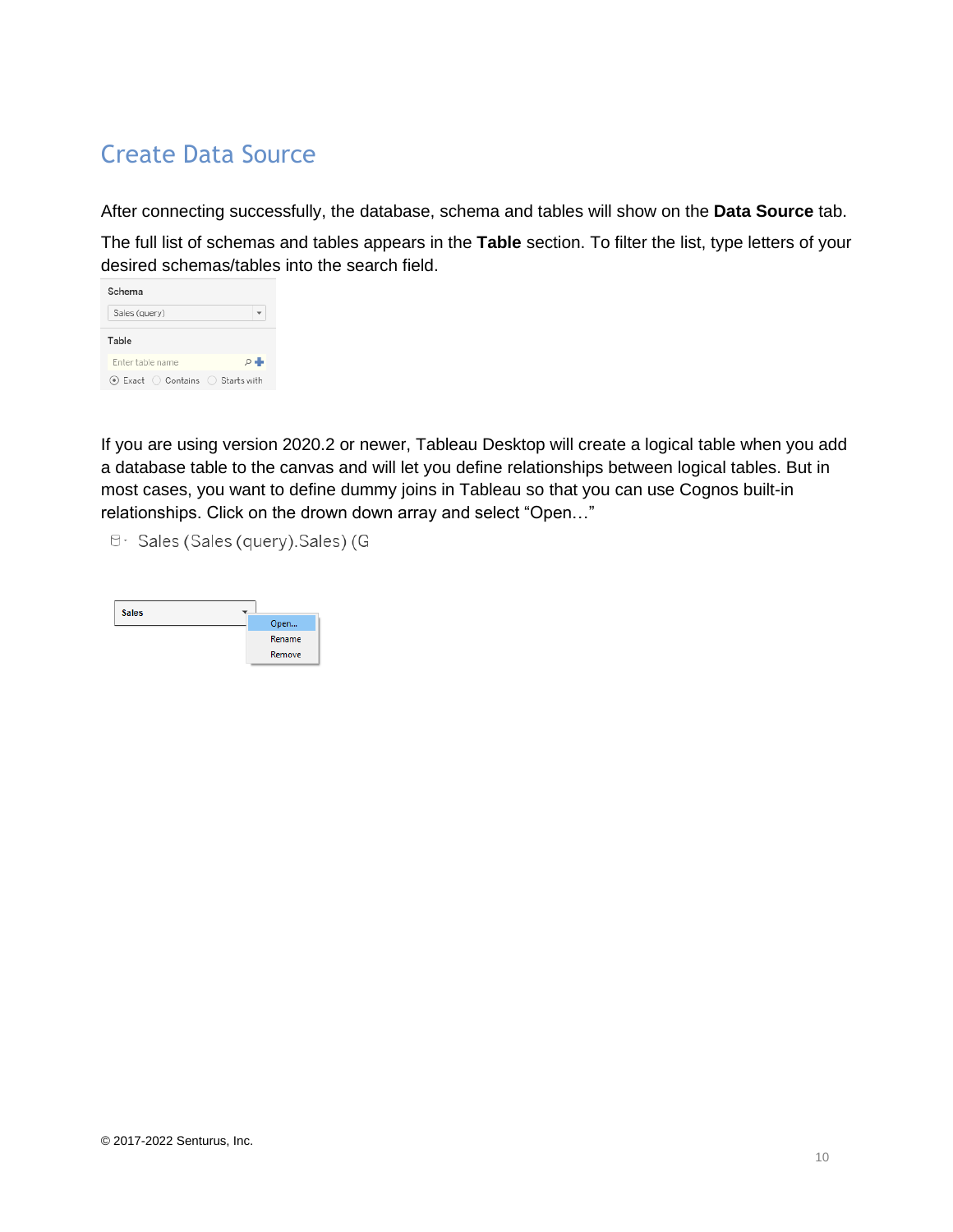| €<br>a,                                     |                     | <sup>0</sup> Sales (Sales (query |      | Connection<br>$\odot$ Live  | ○ Extract                  | Filters<br>$0$ Add |
|---------------------------------------------|---------------------|----------------------------------|------|-----------------------------|----------------------------|--------------------|
| Connections<br>Add                          |                     |                                  |      |                             |                            |                    |
| Cognos_Senturus<br>Other Databases (ODBC)   | <b>Sales</b>        |                                  |      | <b>Branch</b>               |                            |                    |
| Database                                    |                     |                                  |      |                             |                            |                    |
| Select Database<br>$\overline{\phantom{a}}$ |                     |                                  |      | Products                    |                            |                    |
|                                             |                     | Join                             |      |                             |                            | $\times$           |
| Schema                                      |                     |                                  |      |                             |                            |                    |
| Sales (query)<br>$\overline{\phantom{a}}$   |                     | Inner                            | Left |                             | Right                      | <b>Full Outer</b>  |
| Table                                       |                     | Data Source                      |      |                             | Products                   |                    |
| 文事<br>Enter table name                      | 囲<br>- 11           | Sor Aaa Link                     |      | Ξ                           | <b>AAA LINK (Products)</b> |                    |
| ◉ Exact (C Contains (C Starts with          |                     | Add new join clause              |      |                             |                            |                    |
|                                             | #<br>Branch         |                                  |      |                             |                            |                    |
| FEE AAA_CALCULCULATIONS)                    | <b>AAA LINK (BI</b> |                                  |      |                             |                            |                    |
| <b>ET Branch (Salesuery).Branch)</b>        |                     |                                  |      |                             |                            |                    |
| Order (Sales (query).Order)<br>亜            |                     |                                  |      |                             |                            |                    |
| Order methodrder method)<br>⊞               |                     |                                  |      |                             |                            |                    |
| FFI Parameterizeed Products)                |                     |                                  |      |                             |                            |                    |
| Products (Salry).Products)<br>囲             |                     |                                  |      |                             |                            |                    |
| Retailer type (Retailer type)<br>亜          |                     |                                  |      |                             |                            |                    |
| Retailers (Salry).Retailers)                |                     |                                  |      | <b>Update Now</b>           |                            |                    |
| Sales (Sales (query). Sales)<br>囲           |                     |                                  |      |                             |                            |                    |
| Sales staff (Say). Sales staff)<br>囲        |                     |                                  |      | <b>Automatically Update</b> |                            |                    |
| Time (close da (close date))                |                     |                                  |      |                             |                            |                    |
| Time (Sales (query). Time)                  |                     |                                  |      |                             |                            |                    |

#### Then drag or double click the more tables into the canvas.

## <span id="page-10-0"></span>Mapping from Cognos to Database Schema

Each FM namespace is mapped to a database schema. For data module or cube data sources without namespace, a single schema with same name as database will be used.

Each FM query subject/measure dimension/regular dimension hierarchy, data module table/navigation path is mapped to a database table.

Query items, columns under those Cognos objects are mapped to columns under corresponding tables.

If there is any stand-alone FM calculation under a namespace, a special table named CALCULATIONS<sup>6</sup> will appear under the corresponding database schema and all calculations will be columns for this special table.

Each report is mapped to a table.

Analytics Connector does not support FM filters.

<sup>&</sup>lt;sup>6</sup> Configurable via Data Source Configuration tool.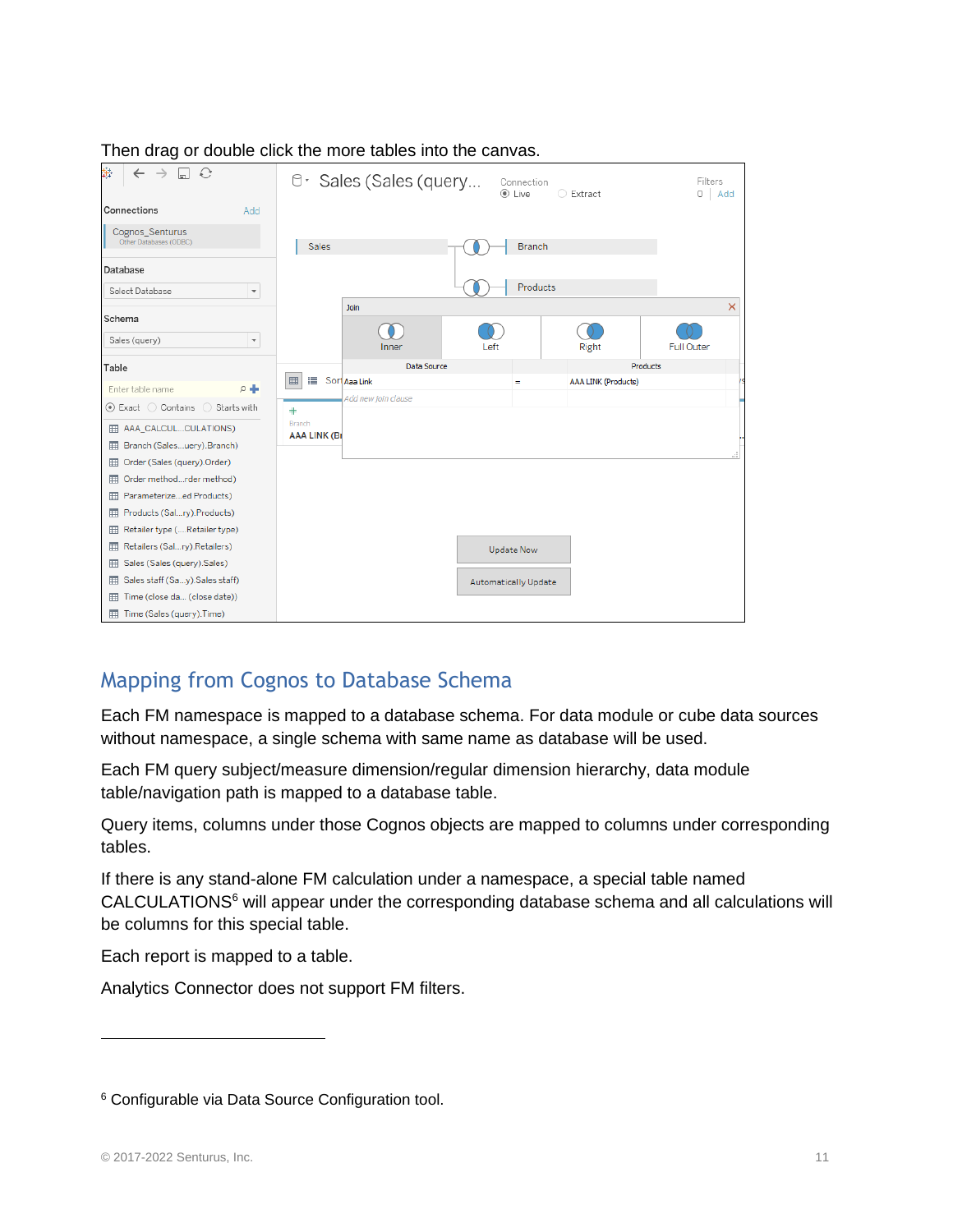# <span id="page-11-0"></span>Link Columns and Dummy Joins

Tableau requires joins between the tables in a data source, but link columns are usually not available in the schemas converted from Cognos packages. To resolve this limitation, the Analytics Connector creates a link column on each table named *AAA\_LINK<sup>7</sup>* . The link column name can be changed using the Configuration Utility.

Tableau will automatically join the tables using the link columns, but the ODBC driver will ignore them when passing the queries to Cognos.

### <span id="page-11-1"></span>Custom Joins

As mentioned previously, Tableau will automatically join on the link columns the Analytics Connector creates. Usually, you will not want to change these joins because you want to leverage the underlying Cognos relationships. However, you can create custom joins to build Tableau models that your Cognos implementation does not include.



Using the example shown above, you can change the automatic join between *Products* and *Products1* to a full outer join on the "Product Number" column. This type of custom join will be honored by the Analytics Connector.



Additionally, the Analytics Connector will split the five tables into two sub queries. The first sub query contains *Sales\_target* and *Products* and the second sub query has *Products1, Sales* and *Time*. The results of the two sub queries will be joined together by the Product Number column.

<sup>7</sup> AAA\_LINK is the default dummy column name, but your Senturus Analytics Connector server administrators can change it via Data Source Configuration tool.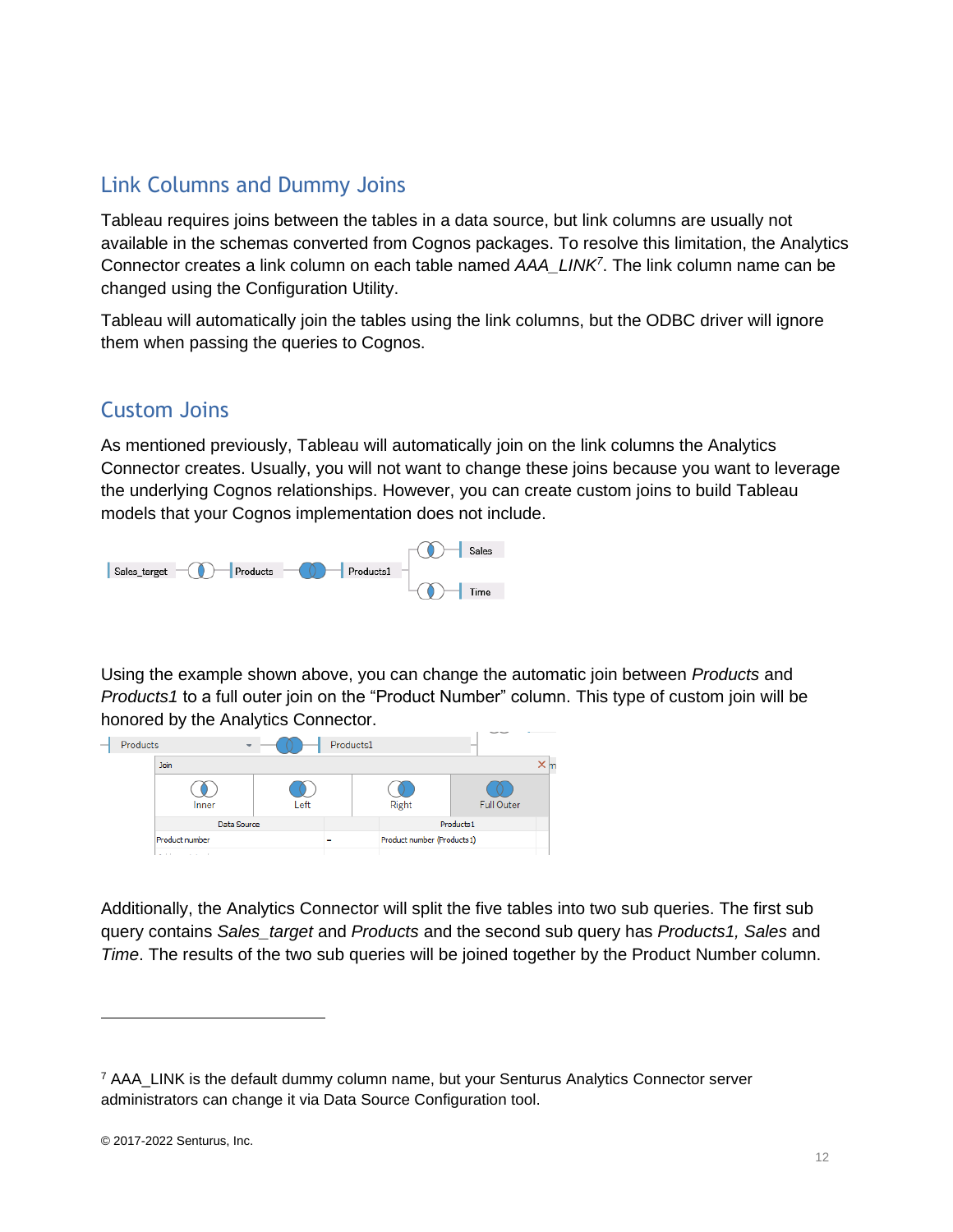# <span id="page-12-0"></span>Relationships

One of the benefits of using Tableau relationships is that you can avoid writing Level of Detail (LOD) expressions to handle multi-fact, multi-grain data.

Taking the "Sales vs. Sales Target" data for example, you can define two logical tables first, then set up a relationship between them as below.

<sup>O</sup> Sales vs. Sales Target

| Sales target                                                                                                                                         |                                                                                                                          |
|------------------------------------------------------------------------------------------------------------------------------------------------------|--------------------------------------------------------------------------------------------------------------------------|
| Ξ                                                                                                                                                    |                                                                                                                          |
| ٠                                                                                                                                                    |                                                                                                                          |
| # Year (Time1)<br>Ξ                                                                                                                                  |                                                                                                                          |
| # Month (numeric) (Time1)<br>Ξ                                                                                                                       |                                                                                                                          |
|                                                                                                                                                      |                                                                                                                          |
|                                                                                                                                                      |                                                                                                                          |
|                                                                                                                                                      |                                                                                                                          |
| These settings help Tableau optimize queries during analysis. The default settings are<br>recommended, if you aren't sure what to choose. Learn more |                                                                                                                          |
|                                                                                                                                                      |                                                                                                                          |
| One                                                                                                                                                  |                                                                                                                          |
|                                                                                                                                                      |                                                                                                                          |
|                                                                                                                                                      | How do relationships differ from joins? Learn more<br># Product line code (Products1)<br># Product type code (Products1) |

# <span id="page-12-1"></span>Custom SQL

In addition to tables, you can drag a "New Custom SQL" to Tableau data source. Within this Custom SQL, you can write a single select query using standard SQL syntax. Analytics Connector support most SQL features and functions, e.g. where clause, group clause, order by clause, union operation, aggregate, sub queries, etc. However, it does not support with clause and other (e.g. update, select … into statements).

As mentioned in section Link Columns [and Dummy Joins,](#page-11-0) you should join tables using dummy/link columns.

To execute a Cognos report or invoke parameterized tables, Custom SQL is used too. Please refer to section [Parameterized Tables and Reports](#page-16-0) for more information.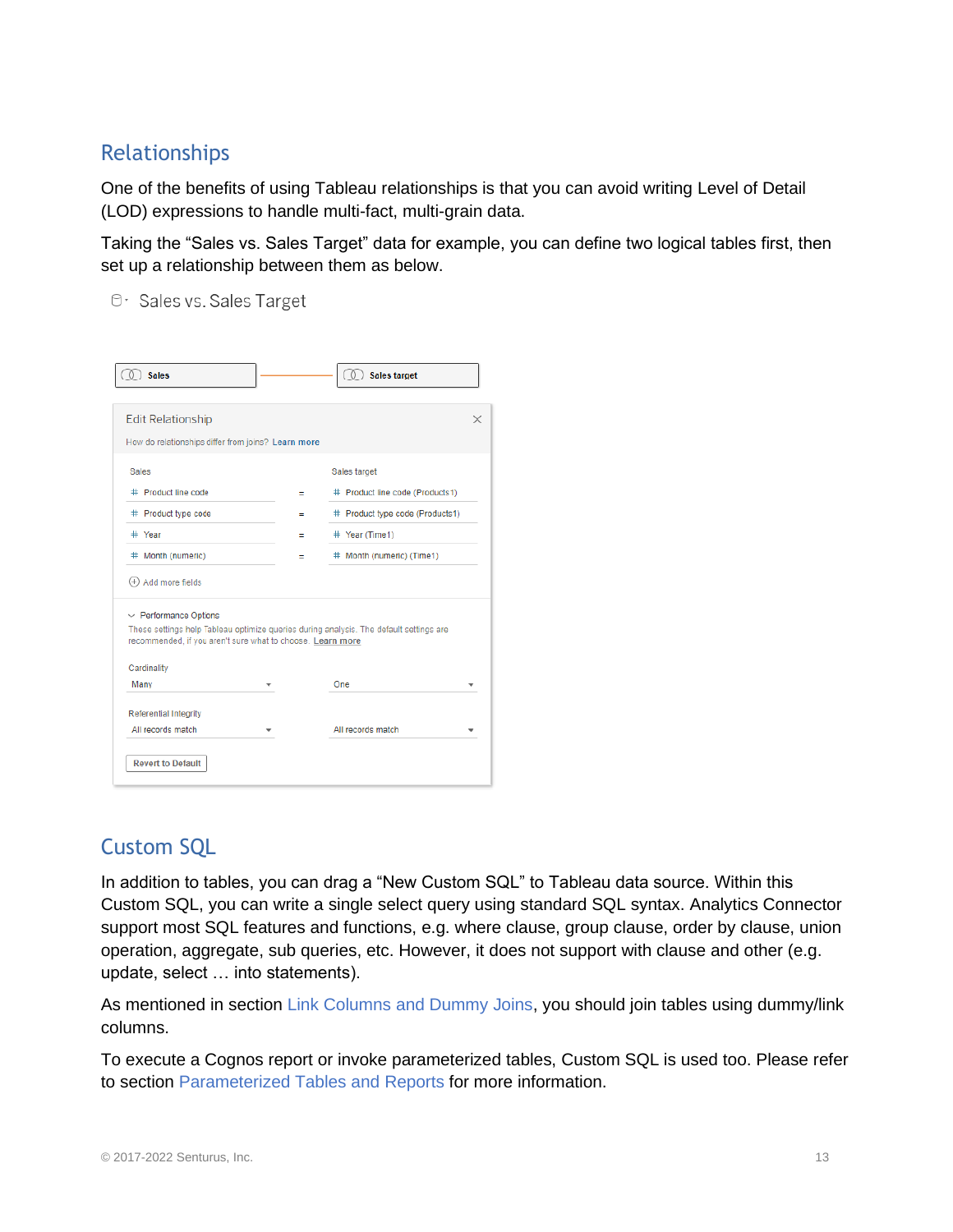### <span id="page-13-0"></span>Live vs. Extract

Senturus Analytics Connector support both Live and Extract queries. The bottom line is, Senturus Analytics Connector sever has no clue if a query is sent for a Live or a Extract purpose.

- When choosing live vs. extract, you need to consider if you need to preseve Cognos securities. When connecting Analytics Connector server via live queries, Analytics Connector server keeps a live connection to Cognos suer on behalf of the Tableau user, so all object security and data security (row/column levels) are preserved. For extract, Cognos login is only used when creating/refreshing the extract. Afterwards, data is stored witin Tableau and open to all users who have access to this Tableau workbook/data source.
- Queries and datast size are very different too. For live queries, they are highly aggreated, and in most cases they are filtered, so the dataset are usually very small – handful columns by dozens rows. But extract queries are plan select without groups/aggregates, they may have filters, but the dataset are usually very big – dozens of columns by hundreds of thousands rows or more.
- Performance wise, extrat usually provide better performance, but it's not always true. If your extract is huge while live queries are small and fact, live queries may overperformance extract.

An important note, make sure you checked "**Logical Tables**" (default) for "**Data Storeage**" when creating the extract. Otherwise Tableau will store tables separately and join them using AAA\_LINK column when query extract – thus generating incorrect result.

| Store data using one table for each logical table. Learn more<br>Use this option if you need to use extract filters, aggregation, or other extract settings. |  |  |  |  |  |
|--------------------------------------------------------------------------------------------------------------------------------------------------------------|--|--|--|--|--|
|                                                                                                                                                              |  |  |  |  |  |
|                                                                                                                                                              |  |  |  |  |  |
|                                                                                                                                                              |  |  |  |  |  |
|                                                                                                                                                              |  |  |  |  |  |

# <span id="page-13-1"></span>Data Source Best Practices

• Unless absolutely needed, always use joins (joined by dummy link columns) in a single logical table. If your Cognos model missed a relationship, you may define a join using columns other than link columns. Or if you have a multi-fact, multi-grain data, you may add two logical tables and create relationship using columns other than link columns.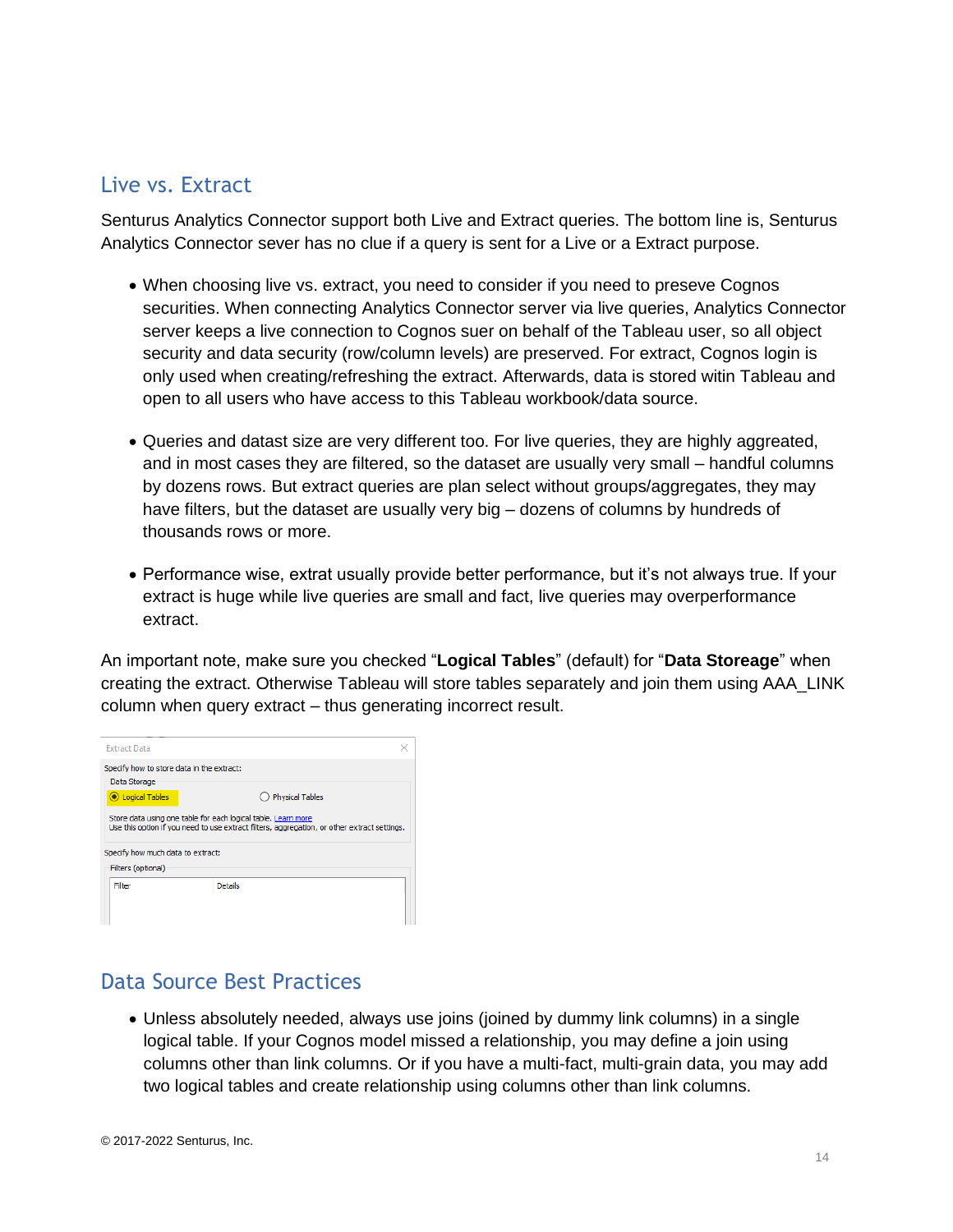- Always add fact table(s) first in logical tables.
- Choose Live or Extract wisely based on your own use cases. Please refer to section [Live vs.](#page-13-0) [Extract](#page-13-0) for more information.
- You can add Filters using the **Filters Add** feature in the top right corner of the widow. Appropriate filters can improve query performance when designing the visualizations.



• If you want to define filters in Extract, make sure you use the **Edit** button right to **Extract** checkbox, then click **Add…** button to add filters. Filters defined in other places won't be send via the extract queries to data sources.

|                                                         | Connection | Extract will include subset of data. |                 | <b>Filters</b><br>$0$   Add |
|---------------------------------------------------------|------------|--------------------------------------|-----------------|-----------------------------|
| <b>Extract Data</b>                                     |            |                                      |                 |                             |
| Specify how to store data in the extract:               |            |                                      |                 |                             |
| Data Storage                                            |            |                                      |                 |                             |
| C Logical Tables                                        |            |                                      | Physical Tables |                             |
|                                                         |            |                                      |                 |                             |
| Specify how much data to extract:<br>Filters (optional) |            |                                      |                 |                             |
| Filter                                                  |            | <b>Details</b>                       |                 |                             |
| Country                                                 |            | keeps United States                  |                 |                             |
|                                                         |            |                                      |                 |                             |

- Limit the number of rows and columns in extracts. You can remove tables you don't need and hide columns you don't need, to limit the number of rows in Tableau extracts. To filter our unwanted rows, add filters using the Edit button right to the Extract radio checkbox.
- Write a custom SQL to further reduce the size of your extract. Tableau extract queries won't aggregate your data. If all your measures are additive, you can write a custom SQL to aggregate your data, in addition to filtering columns/rows.
- If you something goes wrong, the first place you want to check is  $C:\Per">\$ Files\Senturus\Analytics Connector\Log\java.log".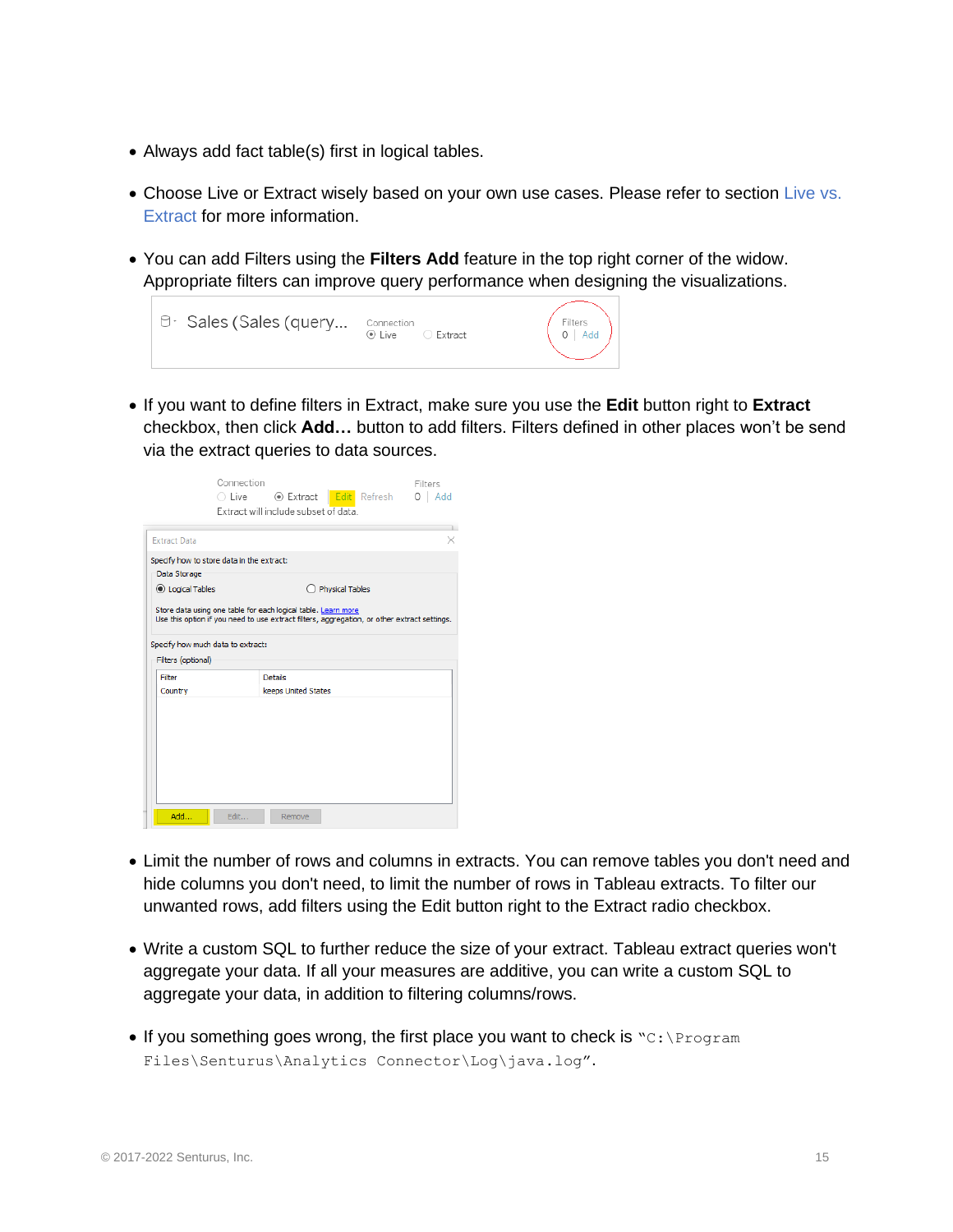# <span id="page-15-0"></span>Warning When Switching from Data Source Tab

When you switch from the **Data Source** tab to the **Sheet** tab, the below warning may appear.



Tableau uses several special features to optimize queries, but the Analytics Connector and Cognos do not support all of them. This dialog box is only a warning, and your workbook will function correctly.

To prevent this pop up from appearing again, check *Do not show again for this data source*, then click **OK**.

You are now able to design your visualization using the Cognos Dimensions and Measures in Tableau.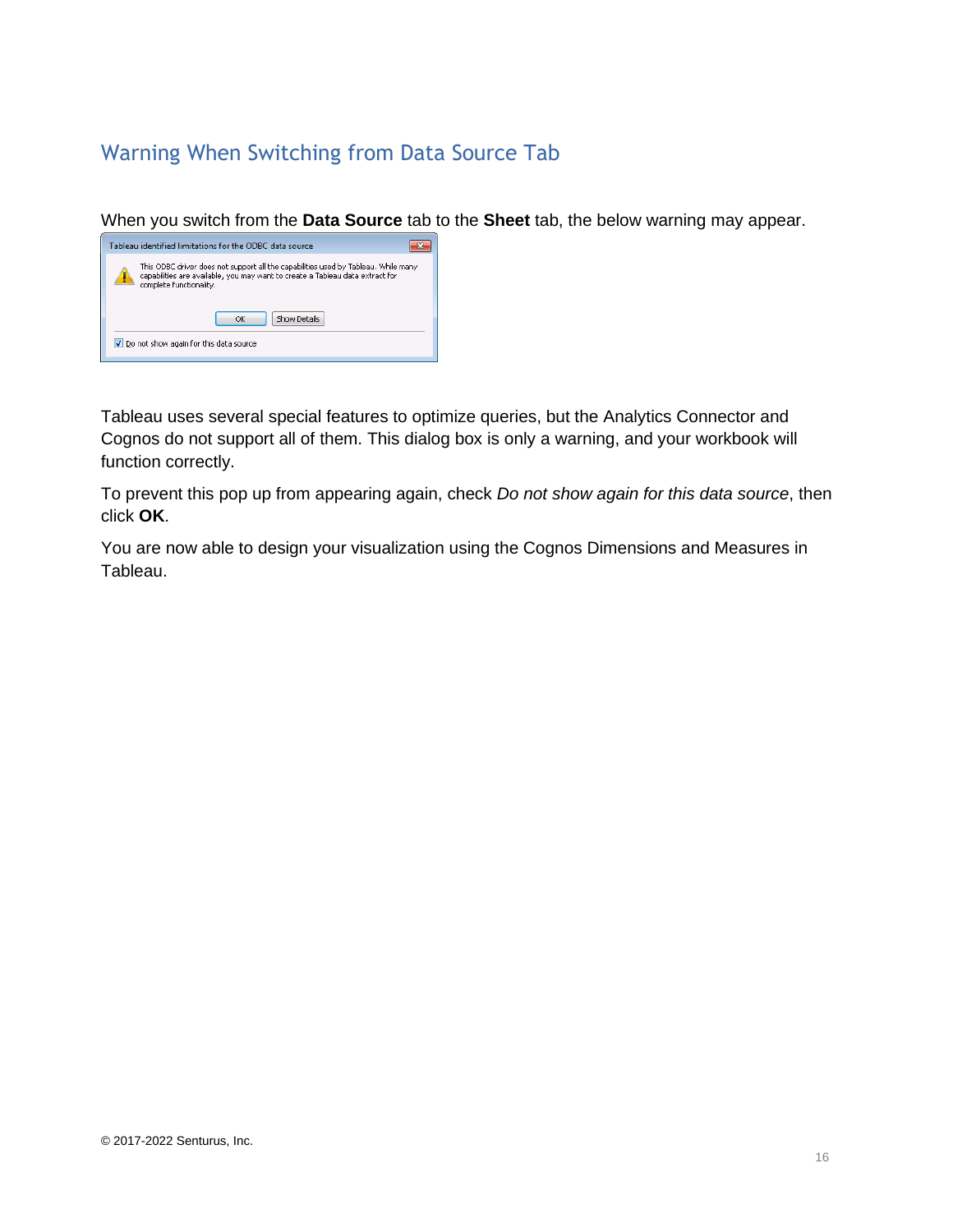# <span id="page-16-0"></span>Parameterized Tables and Reports

Regular database tables do not have or support parameters. But when working with a Cognos parameterized query subject or a report, users will be prompt to answer parameter values before it can be executed.

Analytics Connector supports parameterized tables and reports by utilizing Tableau "Custom SQL" feature and two special functions.

## <span id="page-16-1"></span>Working with Parameterized Tables

To use a parameterized table in a Tableau workbook and pass parameter values, use the Tableau **New Custom SQL** feature.

To begin, select a Database then double click **New Custom SQL** to launch the **Edit Custom SQL**  window. Enter the SQL to execute.

| Connections                                          | Add                                                      |                                                              |          |
|------------------------------------------------------|----------------------------------------------------------|--------------------------------------------------------------|----------|
| Cognos_Senturus<br>Other Databases (ODBC)            |                                                          |                                                              |          |
| Database                                             | <b>Edit Custom SQL</b>                                   |                                                              | $\times$ |
| Select Database                                      |                                                          |                                                              |          |
| Schema                                               |                                                          |                                                              |          |
| Select Schema                                        |                                                          |                                                              |          |
| Table                                                |                                                          |                                                              |          |
| Enter table name                                     |                                                          |                                                              |          |
| ⊙ Exact<br>C Conta                                   |                                                          |                                                              |          |
| THE AAA_CALCULATIONS (Filter                         |                                                          |                                                              |          |
| FE AAA_CALCULATIONS (Sales                           |                                                          |                                                              |          |
| Assigned staff (Returned item<br>用                   |                                                          |                                                              |          |
| Branch (Inventory (query). Bra<br>囲                  |                                                          |                                                              |          |
| Branch (Product forecast (que<br>⊞                   |                                                          |                                                              |          |
| Branch (Sales (query).Branch<br>囲                    |                                                          |                                                              |          |
| Briefing Book (Sample Report<br>囲                    |                                                          |                                                              |          |
| Horizontal Pagination (Sampl.<br>囲                   |                                                          |                                                              |          |
| Inventory (Inventory (query).   Preview Results<br>囲 | Insert Parameter ▼                                       | $\mathsf{OK}% _{\mathsf{CL}}^{\mathsf{CL}}(\mathcal{M}_{0})$ | Cancel   |
| No Data (Sample Reports.No Data)<br>囲                |                                                          |                                                              |          |
| Order (Returned items (query).Order)<br>囲            |                                                          |                                                              |          |
| Order (Sales (query).Order)<br>囲                     |                                                          |                                                              |          |
| ⊞                                                    | Order Invoices - Donald Chow- Donald Chow, Sales Person) |                                                              |          |
|                                                      |                                                          |                                                              |          |
| <b>EX</b> New Custom SQL                             |                                                          |                                                              |          |
| <b><i>Data Source</i></b><br>u,<br>Sheet 1           | ⊞.<br>4                                                  |                                                              |          |

Using the *OpenTable* function, you can pass parameters to a parameterized Cognos table. Example passing static valued parameters: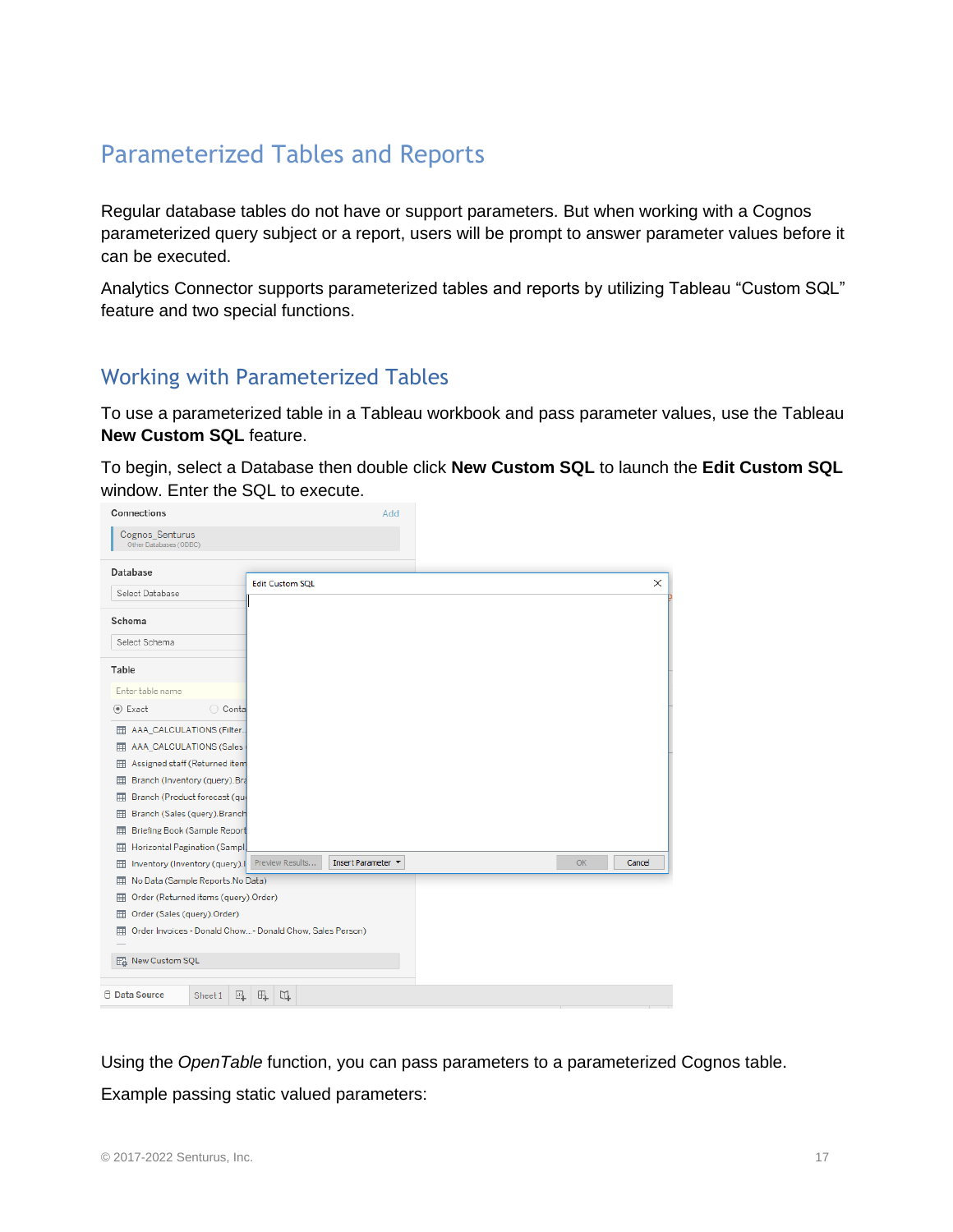```
OpenTable(
  "Sales (query)"."Parameterized Products", 
  "p_product line code"="[991, 992, 993, 994, 995]", 
  "p_Product Line"=" 'Golf Equipment'",
  "p_Date"="{d '2010-01-01'}", 
  "p_Datetime"="'2010-01-01 19:00:00'"
\lambda
```
Click **Preview Results…** to run the query. The results will display in a new window.

| <b>Edit Custom SOL</b>                                                   |                                                                                                               |                                                                                                  |                                                      | ×                 |  |
|--------------------------------------------------------------------------|---------------------------------------------------------------------------------------------------------------|--------------------------------------------------------------------------------------------------|------------------------------------------------------|-------------------|--|
| OpenTable(                                                               | "p Product Line"=" 'Golf Equipment'",<br>"p Date"="{d '2010-01-01'}",<br>"p Datetime"="'2010-01-01 19:00:00'" | "Sales (query)". "Parameterized Products",<br>"p product line code"="[991, 992, 993, 994, 995]", |                                                      | ere               |  |
|                                                                          | <b>III</b> View Data: GO Sales (query)                                                                        |                                                                                                  |                                                      |                   |  |
|                                                                          | $\Rightarrow$<br>15 rows                                                                                      |                                                                                                  |                                                      |                   |  |
|                                                                          | Discontinued date                                                                                             | Introduction date                                                                                | Product                                              | Product branc     |  |
|                                                                          | Null                                                                                                          | 1/10/2010 12:00:00 AM                                                                            | Course Pro Golf and Tee Set                          | Course Pro        |  |
|                                                                          | Null                                                                                                          | 1/15/2010 12:00:00 AM Course Pro Umbrella                                                        |                                                      | Course Pro        |  |
|                                                                          | Null                                                                                                          | 12/15/2009 12:00:00 AM Course Pro Golf Bag                                                       |                                                      | Course Pro        |  |
|                                                                          | Null                                                                                                          | 12/15/2009 12:00:00 AM Hailstorm Steel Irons                                                     |                                                      | <b>Hailstorm</b>  |  |
|                                                                          | Null                                                                                                          | 12/27/2009 12:00:00 AM Course Pro Gloves                                                         |                                                      | <b>Course Pro</b> |  |
|                                                                          | Null                                                                                                          | 12/10/2009 12:00:00 AM Course Pro Putter                                                         |                                                      | Course Pro        |  |
| Hailstorm<br>12/10/2009 12:00:00 AM   Lady Hailstorm Steel Irons<br>Null |                                                                                                               |                                                                                                  |                                                      |                   |  |
| Null<br>12/27/2009 12:00:00 AM Hailstorm Titanium Woods Set              |                                                                                                               |                                                                                                  |                                                      |                   |  |
| Preview Results                                                          | Null                                                                                                          | 12/10/2009 12:00:00 AM Hailstorm Titanium Irons                                                  |                                                      | Hailstorm         |  |
|                                                                          | Null                                                                                                          |                                                                                                  | 12/18/2009 12:00:00 AM Lady Hailstorm Titanium Irons | Hailstorm         |  |

The first parameter is *"[schema name]"."[table name]"* of the Cognos parameterized table. This is followed by zero or more Cognos parameter name-value pairs separated by commas.

Optionally, you can replace the static values with Tableau parameters to create dynamic values.

For example:

- Highlight the date static value.
- Select the Insert Parameter button, then Create a New Parameter.
- Define the Tableau date parameter and click **OK.**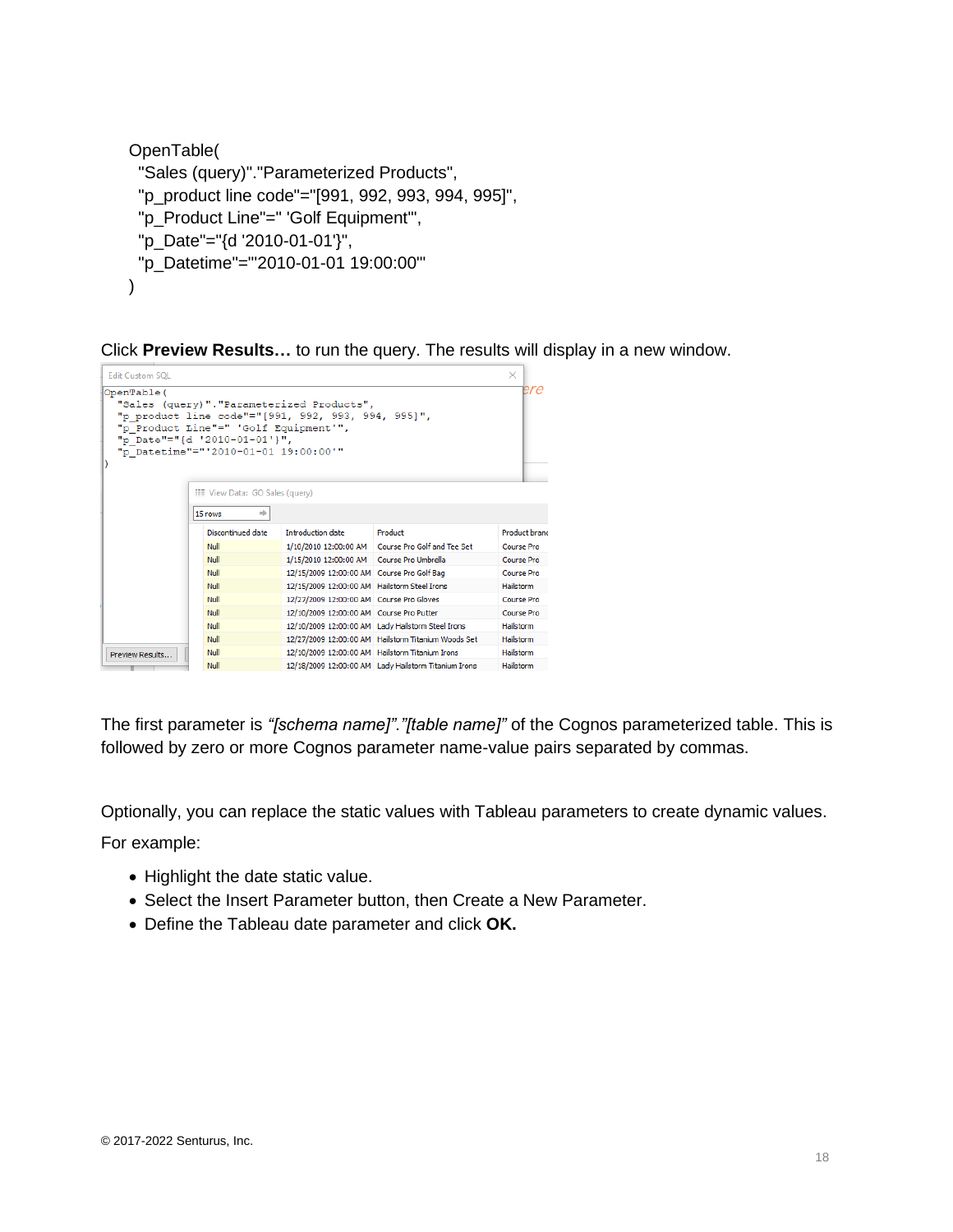It is important that you select the correct Data type for the parameter or the SQL may error.

| <b>Edit Custom SOL</b> |                              |                                                                                                                                                                                   |    | ×          |
|------------------------|------------------------------|-----------------------------------------------------------------------------------------------------------------------------------------------------------------------------------|----|------------|
| OpenTable(             | "p Date"="{d '2010-01-01'}", | "Sales (query)". "Parameterized Products",<br>"p product line code"="[991, 992, 993, 994, 995]",<br>"p Product Line"=" 'Golf Equipment'",<br>"p Datetime"="'2010-01-01 19:00:00'" |    | ere        |
|                        | <b>Create Parameter</b>      |                                                                                                                                                                                   |    | $\times$   |
|                        | Name: My Date                |                                                                                                                                                                                   |    | Comment >> |
|                        | Properties<br>Data type:     | <b>Date</b>                                                                                                                                                                       |    |            |
|                        | Current value:               | 1/1/2010                                                                                                                                                                          |    |            |
|                        | Display format:              | 2010-01-01                                                                                                                                                                        |    |            |
|                        |                              | Allowable values: ● All ○ List ○ Range                                                                                                                                            |    |            |
| Preview Results        |                              |                                                                                                                                                                                   | OK | Cancel     |

The Tableau parameter can then be shown on the visualization or dashboard for user interaction.

| <b>Dimensions</b><br>β. Β                  | ⊢<br><b>Filters</b>                          |                          | My Date  |
|--------------------------------------------|----------------------------------------------|--------------------------|----------|
| Discontinued date<br>鳥                     |                                              | Sheet 1                  |          |
| Introduction date<br>農                     |                                              |                          | 1/1/2010 |
| Product<br>Abc                             |                                              | Drop field here          |          |
| Product brand<br>Abc                       | Marks                                        |                          |          |
| Product color<br>Abc                       |                                              |                          |          |
| Product description<br>Abc                 | <b>T</b> Automatic<br>$\overline{\mathbf v}$ |                          |          |
| Product image<br>Abc                       |                                              |                          |          |
| Product line<br>Abc                        | <b>Add to Sheet</b>                          |                          |          |
| Product size<br>Abc                        | <b>Show Parameter Control</b>                |                          |          |
| Product type<br>Abc                        | Cut                                          |                          |          |
| <b>Measure Names</b><br>Abc.               | Copy                                         |                          |          |
| <b>Measures</b>                            | Edit                                         |                          |          |
| AAA LINK<br>#                              | Duplicate                                    | Drop                     |          |
| Base product number<br>$^{\rm \texttt{+}}$ | Rename                                       | field<br>Drop field here |          |
| Product brand code<br>#                    | Hide                                         | here                     |          |
| Product color code<br>$\pm$                | Delete                                       |                          |          |
| Product line code<br>$\pm$                 |                                              |                          |          |
| Product number<br>$^{\rm \texttt{+}}$      | Create<br>١                                  |                          |          |
| Product size code<br>$^{\rm \texttt{+}}$   | <b>Default Properties</b><br>۱               |                          |          |
| Product type code<br>#                     | <b>Folders</b><br>١                          |                          |          |
| Number of Records<br>-#                    |                                              |                          |          |
| Measure Values<br>$\ddot{}$                | Replace References                           |                          |          |
| <b>Parameters</b>                          | Describe                                     |                          |          |
| My Date<br>曲                               | ٠                                            |                          |          |

You can use more than one OpenTable function in a Tableau query, as long as each one is contained in individual Custom SQL object. Like other tables, they are joined using the generated Link Columns which are then ignored at execution time.

You can also mix parameterized tables with other tables in one Tableau data source. These tables will also join using the generated Link Columns. Example advanced query: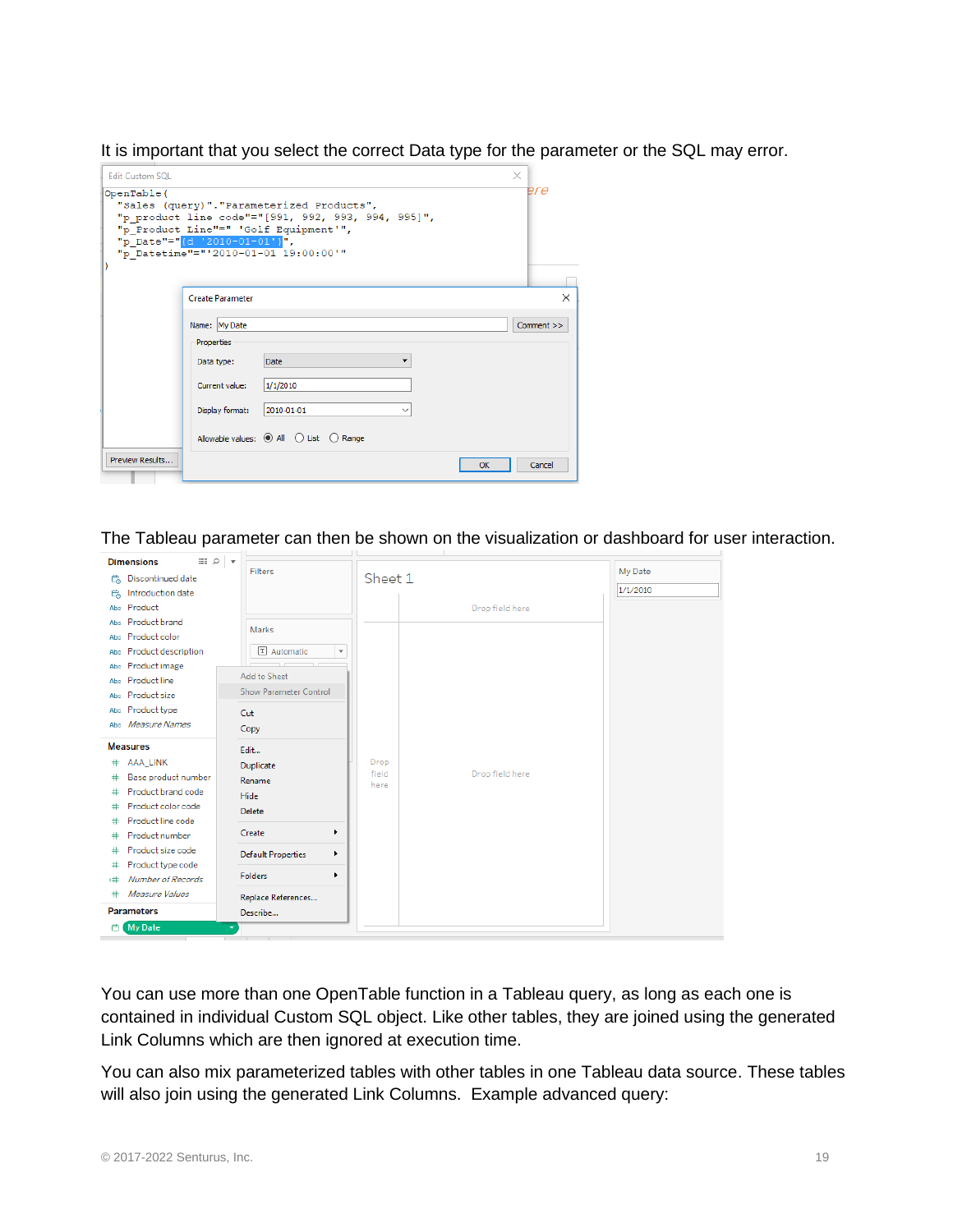```
Select
  "Products"."Product line",
  "Products"."Product type",
  Sum("Sales"."Revenue") as "Revenue"
From 
  OpenTable(
   "Sales (query)"."Parameterized Products",
    "p_product line code"="[991, 992, 993, 994, 995]", 
    "p_Product Line"=" 'Golf Equipment'",
    "p_Date"="{d '2010-01-01'}", 
    "p_Datetime"="'2010-01-01 19:00:00'"
  ) as "Products" 
  join "Sales (query)"."Sales" as "Sales" 
   on ("Products"."AAA_LINK" = "Sales"."AAA_LINK")
Group by "Products"."Product line"
```
# <span id="page-19-0"></span>Working with Reports

To use a Report in a Tableau workbook and pass parameter values, use the Tableau **New Custom SQL** feature.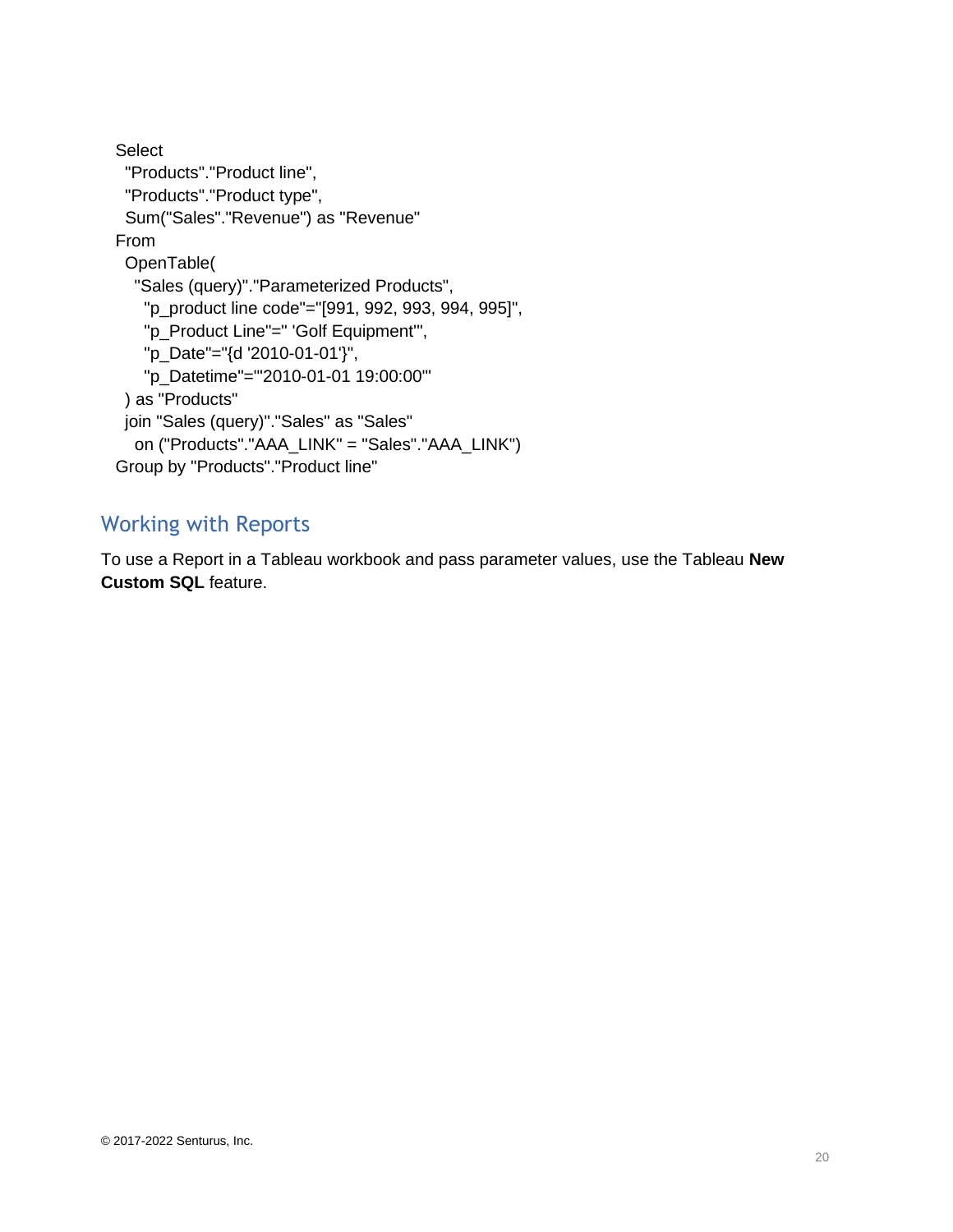#### To begin, select a Database then double click **New Custom SQL**. Enter the SQL to execute.

| Connections                                              | Add                                   |    |          |
|----------------------------------------------------------|---------------------------------------|----|----------|
| Cognos_Senturus<br>Other Databases (ODBC)                |                                       |    |          |
| Database                                                 | <b>Edit Custom SQL</b>                |    | $\times$ |
| Select Database                                          |                                       |    |          |
| Schema                                                   |                                       |    |          |
| Select Schema                                            |                                       |    |          |
| Table                                                    |                                       |    |          |
| Enter table name                                         |                                       |    |          |
| ⊙ Exact<br>C Conta                                       |                                       |    |          |
| THE AAA_CALCULATIONS (Filter.                            |                                       |    |          |
| THE AAA_CALCULATIONS (Sales                              |                                       |    |          |
| Assigned staff (Returned item<br>用                       |                                       |    |          |
| Branch (Inventory (query). Bra                           |                                       |    |          |
| Branch (Product forecast (que                            |                                       |    |          |
| Branch (Sales (query). Branch<br>用                       |                                       |    |          |
| <b>Briefing Book (Sample Report</b><br>亜                 |                                       |    |          |
| Horizontal Pagination (Sampl                             |                                       |    |          |
| Inventory (Inventory (query).<br>亜                       | Insert Parameter ▼<br>Preview Results | OK | Cancel   |
| No Data (Sample Reports.No Data)<br>亜                    |                                       |    |          |
| Order (Returned items (query).Order)<br>亜                |                                       |    |          |
| <b>EE</b> Order (Sales (query). Order)                   |                                       |    |          |
| Order Invoices - Donald Chow- Donald Chow, Sales Person) |                                       |    |          |
| R. New Custom SQL                                        |                                       |    |          |
| <b>Data Source</b><br>區<br>Sheet 1                       | ⊞.<br>$\Box^+$                        |    |          |
|                                                          |                                       |    |          |

Using the *RunReport* function, you can pass parameters to a Cognos Report.

### *Example passing static valued parameters:*

```
RunReport (
```

```
 "Connector Reports"."Parameter Report",
```

```
 "p_product line code"="[991,992,993,994,995]",
```

```
 "p_Product Line"="'Golf Equipment'",
```

```
 "p_Category"="['Books', 'Electronics', 'Movies']",
```

```
 "p_Date"="{d '2010-01-01'}",
```

```
 "p_Datetime"="2010-02-01 19:00:00"
```

```
)
```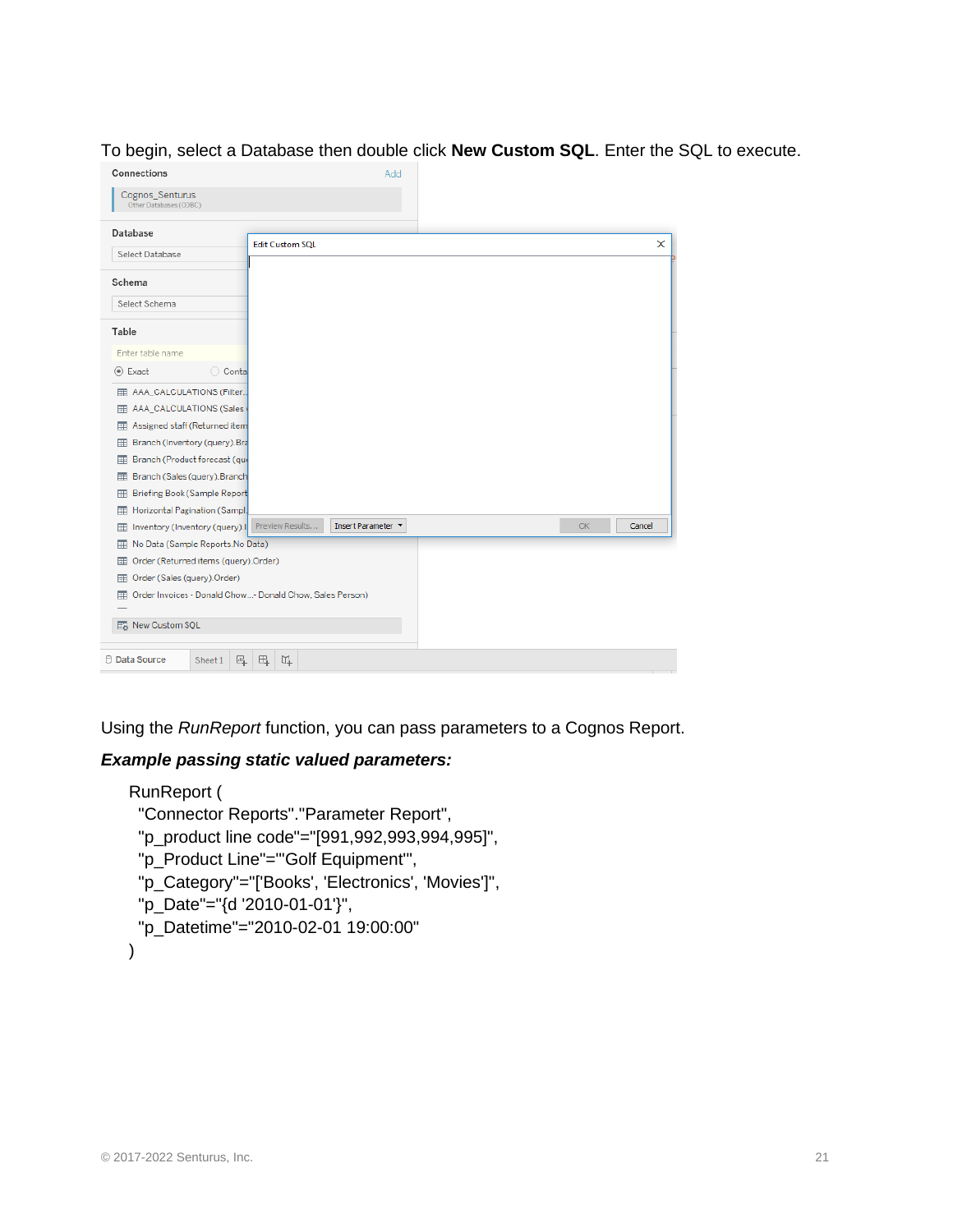Clicking the **Preview Results…** button will run the query and display the results in a new window.

| <b>Edit Custom SOL</b><br>RunReport ( |              | "Connector Reports". "Parameter Report",<br>"p Product Line"="'Golf Equipment'",<br>"p Date"="{d '2010-01-01'}",<br>"p Datetime"="2010-02-01 19:00:00" | "p product line code"="[991,992,993,994,995]", |                           | $\times$                |      |
|---------------------------------------|--------------|--------------------------------------------------------------------------------------------------------------------------------------------------------|------------------------------------------------|---------------------------|-------------------------|------|
|                                       |              | <b>III</b> View Data: GO Sales (query)                                                                                                                 |                                                |                           |                         |      |
|                                       | 4 rows       | ÷                                                                                                                                                      |                                                |                           |                         |      |
|                                       |              |                                                                                                                                                        |                                                |                           |                         |      |
|                                       | Product line | Product type                                                                                                                                           | Product line code                              | Product type code Revenue |                         | Year |
|                                       |              | Golf Equipment Irons                                                                                                                                   | 995                                            |                           | 968 4,654,281.10 2,010  |      |
|                                       |              | Golf Equipment Woods                                                                                                                                   | 995                                            |                           | 969 5,138,304.03 2,010  |      |
|                                       |              | Golf Equipment Putters                                                                                                                                 | 995                                            |                           | 970 2,459,044.00 2,010  |      |
|                                       |              | Golf Equipment Golf Accessories                                                                                                                        | 995                                            |                           | 971 864, 227, 83 2, 010 |      |
| Preview Results                       |              |                                                                                                                                                        |                                                |                           |                         |      |

The first parameter is "[schema name]"."[table name]" of the Cognos Report. This is followed by zero or more Cognos parameter name-value pairs separated by commas.

Optionally, replace the static values with Tableau parameters to create dynamic values.

Example:

- Highlight the date static value.
- Click the **Insert Parameter** button, then Create a New Parameter.
- Define the Tableau date parameter and click **OK.**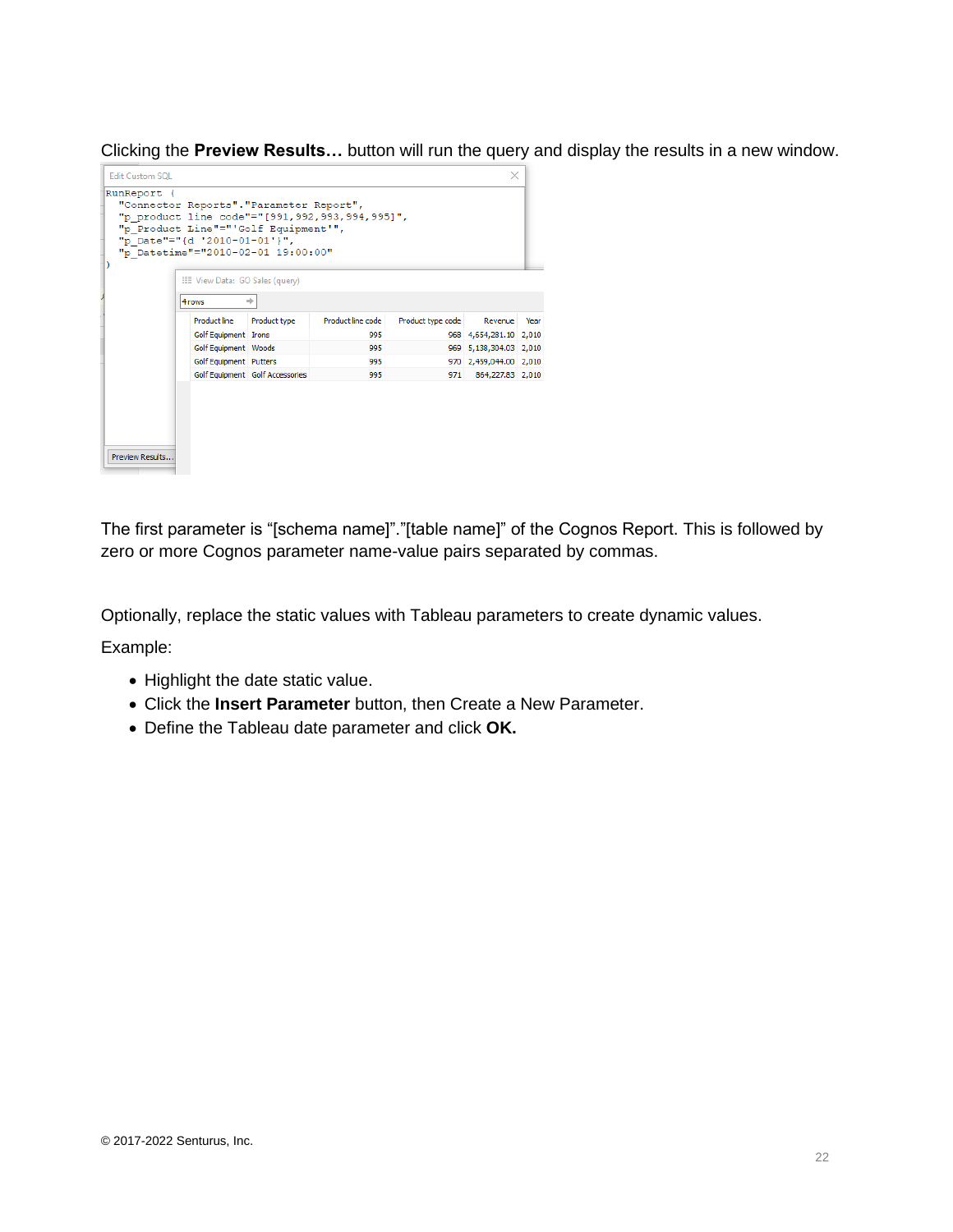It is important that you select the correct Data type for the parameter or the SQL may error.

| <b>Edit Custom SOL</b>                                                                                                                                                |                                                                                                                                                                                                               | $\times$        |            |
|-----------------------------------------------------------------------------------------------------------------------------------------------------------------------|---------------------------------------------------------------------------------------------------------------------------------------------------------------------------------------------------------------|-----------------|------------|
| RunReport (<br>"Connector Reports". "Parameter Report",<br>"p Product Line"="'Golf Equipment'",<br>"p Date"="{d '2010-01-01'}",<br>"p Datetime"="2010-02-01 19:00:00" | "p product line code"="[991, 992, 993, 994, 995]",                                                                                                                                                            | w hidden fields | $\equiv$   |
|                                                                                                                                                                       | <b>Create Parameter</b>                                                                                                                                                                                       |                 | $\times$   |
| Preview Results<br><b>Insert Parameter</b>                                                                                                                            | Name: My Date<br>Properties<br><b>Date</b><br>Data type:<br>$\overline{\phantom{a}}$<br>1/1/2010<br>Current value:<br>Display format:<br>2010-01-01<br>$\checkmark$<br>Allowable values: ◉ All ○ List ○ Range |                 | Comment >> |
|                                                                                                                                                                       |                                                                                                                                                                                                               | OK              | Cancel     |

The Tableau parameter can then be shown on the visualization or dashboard for user interaction.

| H.<br>Custom_SQL_Query (G                                                                                                                          |                                                                                                                                                                      | E Rows                |                 |                                       |
|----------------------------------------------------------------------------------------------------------------------------------------------------|----------------------------------------------------------------------------------------------------------------------------------------------------------------------|-----------------------|-----------------|---------------------------------------|
| $\mathbb{R}$ $\alpha$<br><b>Dimensions</b><br>Abc Product line<br>Abc Product type                                                                 | Filters                                                                                                                                                              | Sheet 1               |                 | My Date<br>1/1/2010                   |
| Abc Measure Names                                                                                                                                  |                                                                                                                                                                      |                       | Drop field here |                                       |
| <b>Measures</b><br>Product line code<br>#<br>Product type code<br>#<br>Revenue<br>#<br>Year<br>#<br>Number of Records<br>-#<br>Measure Values<br># | <b>Marks</b><br><b>T</b> Automatic<br>$\overline{\phantom{a}}$<br>8<br>D<br>$\boxed{\text{T}}$<br>Size<br>Text<br>Color<br>$\frac{8}{000}$<br>Q<br>Tooltip<br>Detail | Drop<br>field<br>here | Drop field here |                                       |
| <b>Parameters</b><br>My Date<br>曲<br><b>D</b> Data Source<br><b>She</b>                                                                            | $\overline{\phantom{a}}$<br>Add to Sheet<br><b>Show Parameter Control</b><br>Cut                                                                                     |                       |                 |                                       |
|                                                                                                                                                    | Copy                                                                                                                                                                 |                       |                 | $\cdots$ =<br>$ A  =  A  =  A  =  A $ |

### <span id="page-22-0"></span>Function Syntax

### **Syntax**

```
Both OpenTable and RunReport function adopt following syntax:
OpenTable ( "Schema Name"."Table Name"(, "Parameter"="value", …) )
```
The first parameter is a table identifier, using standard SQL syntax. All identifiers are case insensitive and the schema name can be omitted if the table name is unique cross schemas.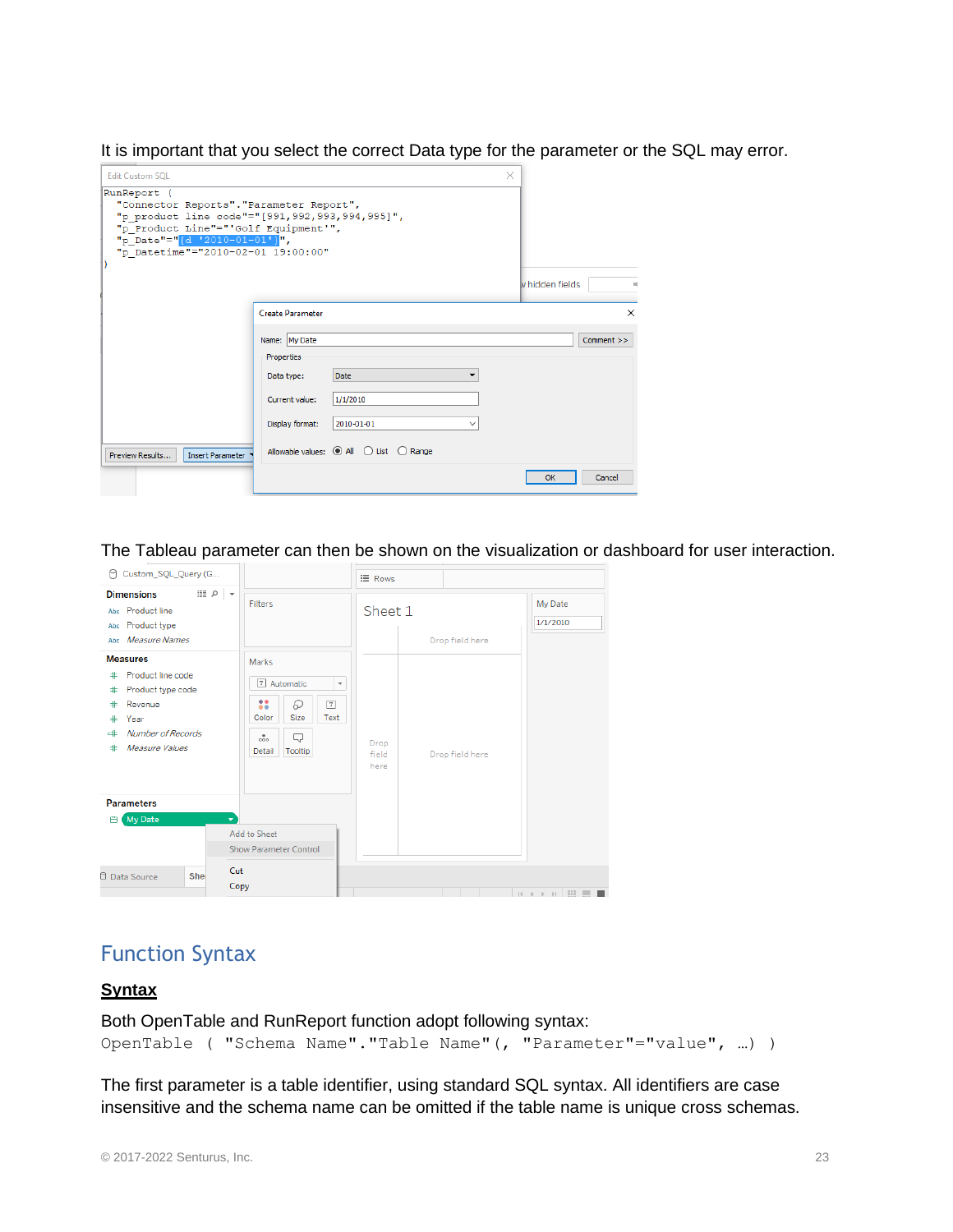The second, if any, and following parameters are name-value pairs, separated by commas. Name and values should be surrounded by double quotation marks.

#### **Parameters**

Use parameter name in place of "Parameter" for the Cognos connector.

### **Values**

All values should follow SQL/ODBC standard.

Only plain string representation is allowed for numeric values. Formatted representations such as **1,200.00** with thousand separators, **(15)** for -15, or **50%** for .5 are not supported.

For string values, single quotation marks are used around the value. For example, 'Golf Equipment' or 'Sam''s Club'.

For date/time/timestamp values, use the ODBC standard format. For example {d '2010-01-01'} or ISO 8601 standard format, 'YYYY-MM-DD' for date, 'hh:mm:ss' for time and 'YYYY-MM-DD hh:mm:ss' for timestamp.

An array of values is passed using brackets. For example:

• "product line code"="[991,992,993,994,995]"

The syntax for a Range parameters is represented by a 2 element array. For example:

- "YearRange"="[,2019]" All years less than or equal to 2019
- "YearRange"="[2015,]" All years greater than or equal to 2015
- "YearRange"="[2015,2019]" Years between 2015 and 2019

#### **Character escaping**

Certain characters must be escaped.

For single quotes within a string value, use two single quotes to escape a single quote inside the string.

Double quotes in parameter name and values need to be escaped with two double quotes.

#### **Passing multiple values to a parameter**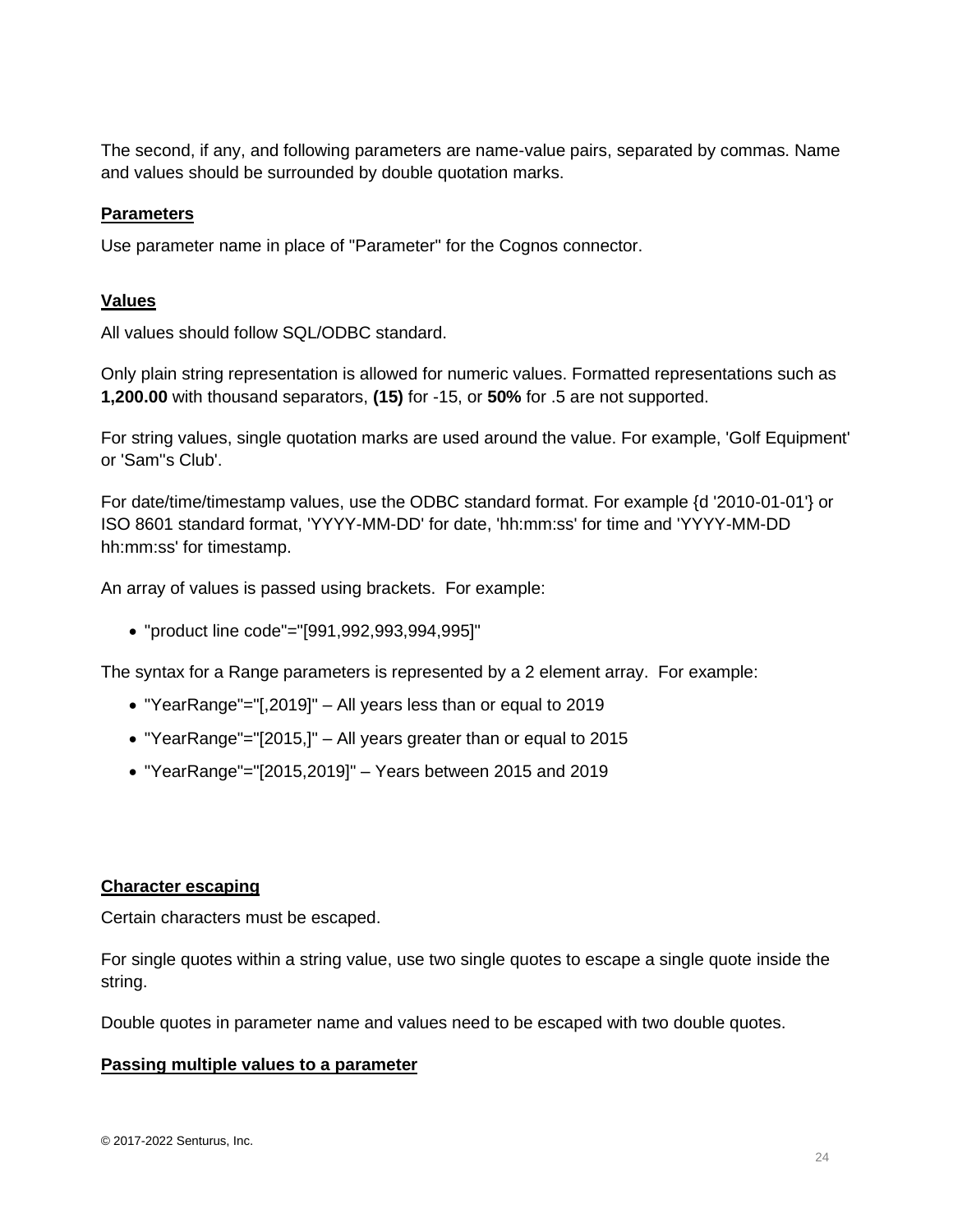A Cognos parameter may accept multiple values, for example [Product line code] in (?p\_Product line code?). To specify multiple values in your function, put multiple values in a pair of square brackets ([]) and separate each value by a comma (,) just like CSV format.

### **Using Tableau parameters**

You can use Tableau parameters in place of literal values but take the following notes:

- Tableau will replace the parameter name with a formatted string when executing a string. For example, Tableau will put single quotes around string values, escape single quotes with two single quotes in string values, and format date value using ODBC format. You do not need to "format" them in a function call.
- Tableau will not escape double quotes, so you need to escape them when you provide values to Tableau parameter.
- Tableau does not support multiple value parameters. To pass multiple values to one Cognos parameter, define multiple parameters in Tableau and put them in your function. For example "param"="[<Parameters.p1>, <Parameters.p2>, <Parameters.p3>]".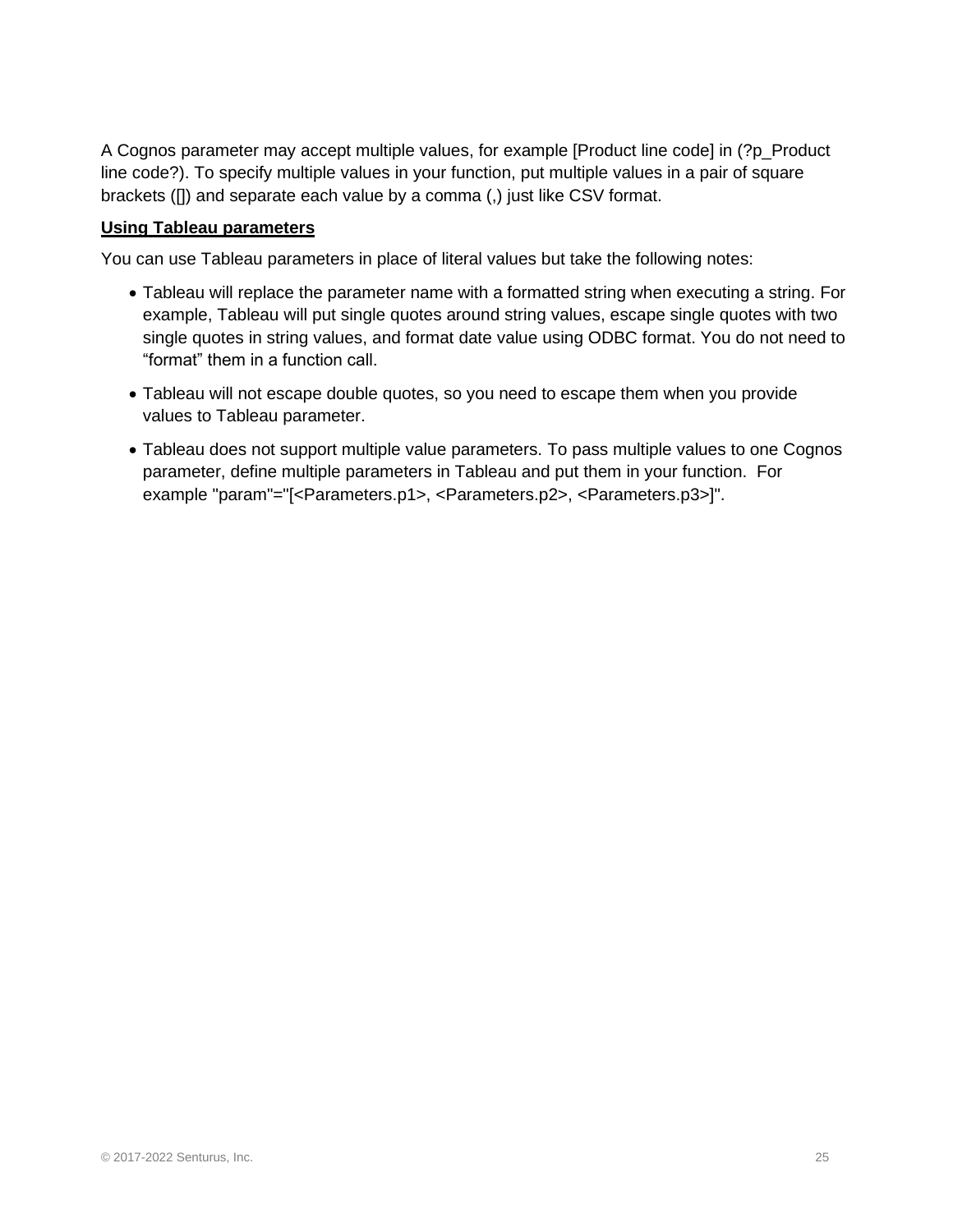# <span id="page-25-0"></span>FAQs

### **Q: What happens when the underlying Cognos model or metadata changes?**

A: If a column or table is removed or renamed in Cognos, Tableau will mark the old measure(s) and dimension(s) as invalid when a saved workbook is opened. The user can then decide how to correct the workbook:

- The user can use Tableau's **Replace References** feature to reassign all occurrences with a new, valid column.
- The user can remove references to the old column from the workbook.

If table(s) or column(s) are added, Tableau will display the new column the next time it connects to the data source. This typically happens when a workbook is opened or when a data source is refreshed.

There is nothing specific to the Analytic Connector that changes this behavior of Tableau. For more information on Tableau Data Sources, see this Tableau article:

https://onlinehelp.tableau.com/current/pro/desktop/en-us/refreshing\_data.htm